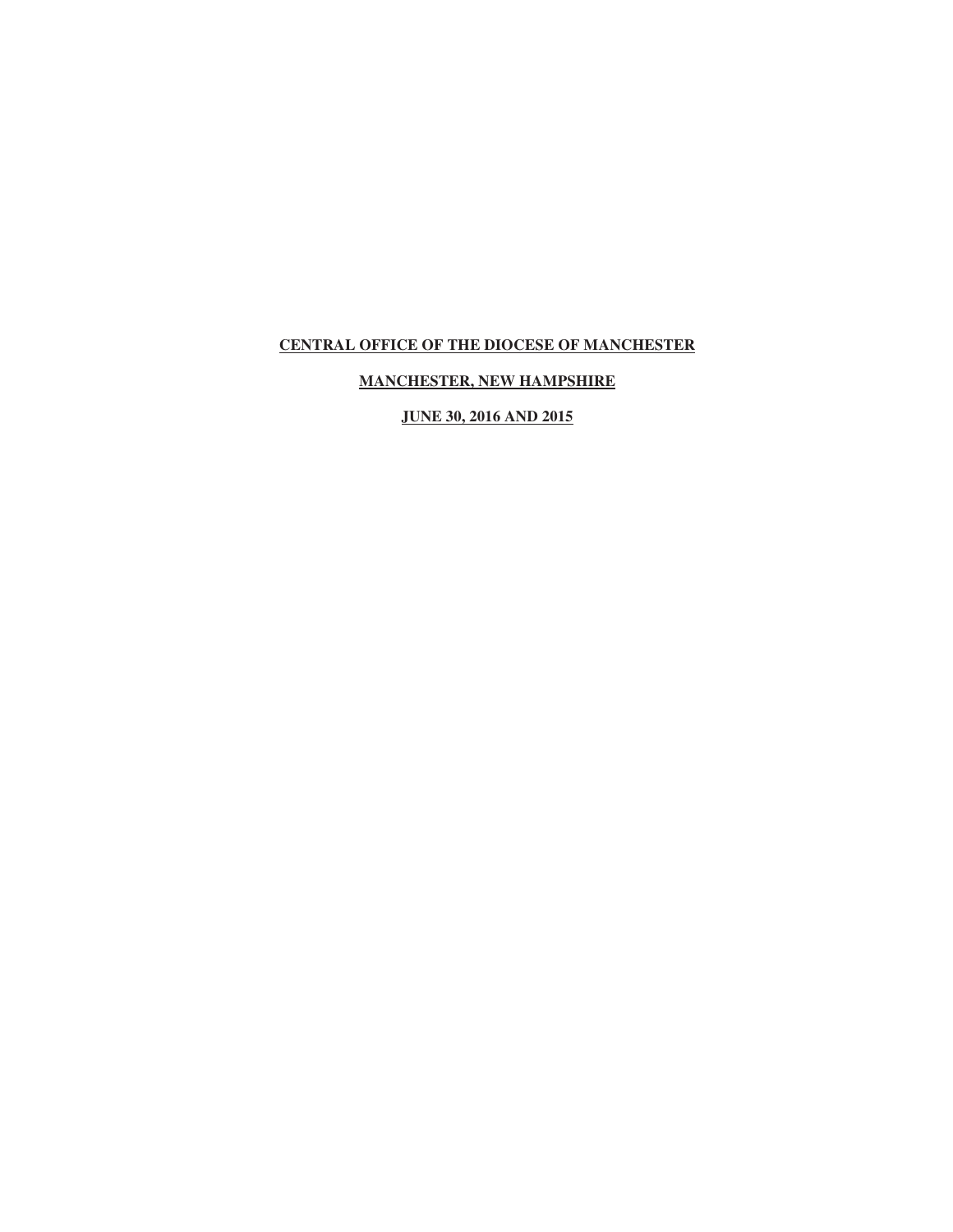

Manchester and Portsmouth, NH

# **INDEPENDENT AUDITORS' REPORT**

Most Reverend Peter A. Libasci Roman Catholic Bishop of Manchester Manchester, New Hampshire

#### Report on the Financial Statements

We have audited the accompanying financial statements of the **Central Office of the Diocese of Manchester** (the Central Office), a nonprofit organization, which comprise the statements of financial position as of June 30, 2016 and 2015, and the related statements of activities and cash flows for the years then ended, and the related notes to the financial statements.

# Management's Responsibility for the Financial Statements

Management is responsible for the preparation and fair presentation of these financial statements in accordance with accounting principles generally accepted in the United States of America; this includes the design, implementation, and maintenance of internal control relevant to the preparation and fair presentation of financial statements that are free from material misstatement, whether due to fraud or error.

#### Auditors' Responsibility

Our responsibility is to express an opinion on these financial statements based on our audits. We conducted our audits in accordance with auditing standards generally accepted in the United States of America. Those standards require that we plan and perform the audit to obtain reasonable assurance about whether the financial statements are free from material misstatement.

An audit involves performing procedures to obtain audit evidence about the amounts and disclosures in the financial statements. The procedures selected depend on the auditor's judgment, including the assessment of the risks of material misstatement of the financial statements, whether due to fraud or error. In making those risk assessments, the auditor considers internal control relevant to the Central Office's preparation and fair presentation of the financial statements in order to design audit procedures that are appropriate in the circumstances, but not for the purpose of expressing an opinion on the effectiveness of the Central Office's internal control. Accordingly, we express no such opinion. An audit also includes evaluating the appropriateness of accounting policies used and the reasonableness of significant accounting estimates made by management, as well as evaluating the overall presentation of the financial statements.

We believe that the audit evidence we have obtained is sufficient and appropriate to provide a basis for our audit opinion.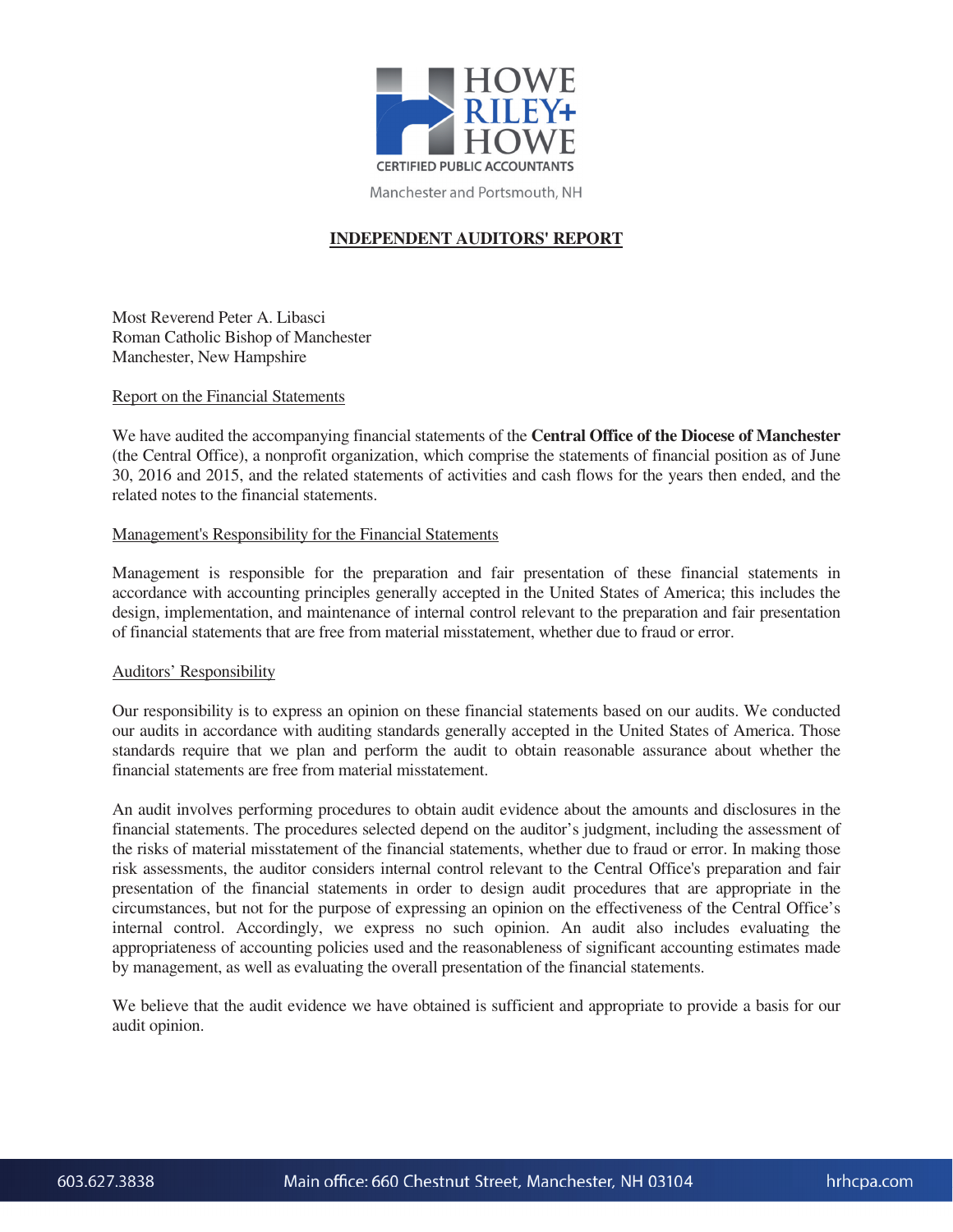Most Reverend Peter A. Libasci Roman Catholic Bishop of Manchester Manchester, New Hampshire

Page 2

**Opinion** 

In our opinion, the financial statements referred to above present fairly, in all material respects, the financial position of the Central Office of the Diocese of Manchester as of June 30, 2016 and 2015, and the changes in its net assets and its cash flows for the years then ended in accordance with accounting principles generally accepted in the United States of America.

# Emphasis of Matter - Change in Accounting Principle

As disclosed in Note 13, during 2016, the Central Office early adopted ASU 2015-07 to remove the requirement to categorize within the fair value hierarchy investments for which fair value is measured using the net asset value per share practical expedient and to limit the related disclosures. Our opinion is not modified with respect to this matter.

Howe, Riley Howe, PLL

Manchester, New Hampshire November 17, 2016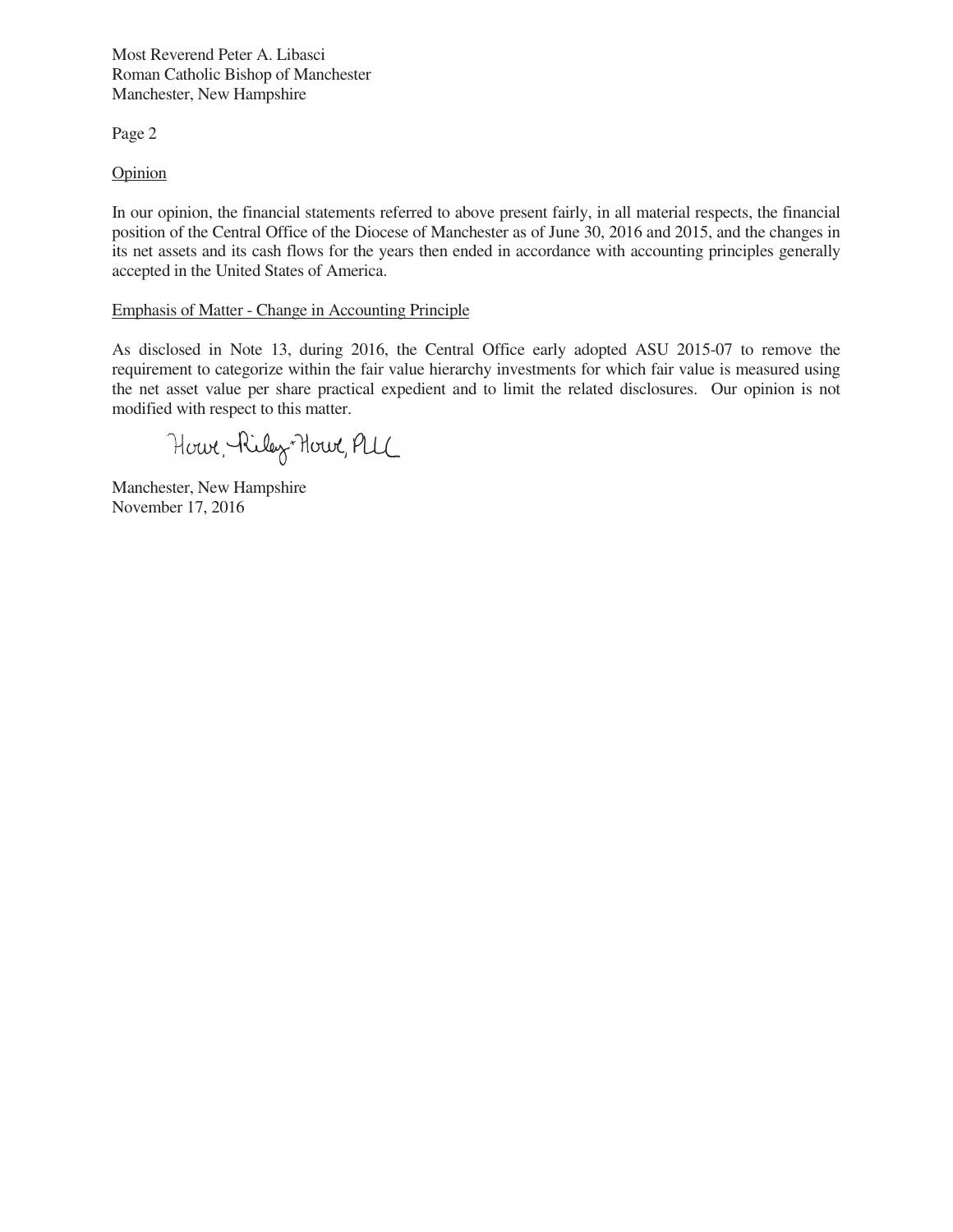# **Statements of Financial Position** June 30, 2016 and 2015

# ASSETS

|                                                                | 2016              | 2015                                    |
|----------------------------------------------------------------|-------------------|-----------------------------------------|
| Cash and cash equivalents                                      | 11,511,026        | 8,361,576                               |
| Accounts receivable, net                                       | 712,317           | 684,145                                 |
| Insurance receivable, net                                      | 43,604            | 125,341                                 |
| Interest receivable                                            | 5,954             | 8,659                                   |
| Prepaid expenses                                               | 315,710           | 208,354                                 |
| Investments                                                    | 56,961,077        | 57,505,610                              |
| Notes receivable, net of discounts and<br>allowance for losses | 10,264,937        | 10,715,226                              |
| Cash held for restrictive purposes                             | 144,093           | 144,093                                 |
| Assets held for restricted purposes                            | 14,287,256        | 14,887,579                              |
| Fixed assets, net                                              | 305,254           | 308,616                                 |
| Total assets                                                   | 94,551,228<br>-\$ | $\boldsymbol{\mathsf{S}}$<br>92,949,199 |
| <b>LIABILITIES AND NET ASSETS</b>                              |                   |                                         |
| Accounts payable and accrued expenses                          | 465,458           | 497,576                                 |
| Funds held for others - special collections                    | 575,436           | 579,426                                 |
| <b>Insurance liabilities</b>                                   | 3,234,906         | 3,844,719                               |
| Deposits payable                                               | 53,863,953        | 51,928,036                              |
| Mortgage note payable                                          | 3,228,354         | 3,481,967                               |
| Priest retirement benefit obligation                           | 16,483,956        | 17,284,190                              |
| <b>Total liabilities</b>                                       | 77,852,063        | 77,615,914                              |
| <b>NET ASSETS</b>                                              |                   |                                         |
| Unrestricted:                                                  |                   |                                         |
| Designated                                                     | 3,839,356         | 3,743,709                               |
| Undesignated                                                   | (14, 176)         | (1,859,676)                             |
|                                                                | 3,825,180         | 1,884,033                               |
| Temporarily restricted                                         | 4,733,016         | 5,413,498                               |
| Permanently restricted                                         | 8,140,969         | 8,035,754                               |
| Total net assets                                               | 16,699,165        | 15,333,285                              |
| Total                                                          | 94,551,228<br>\$  | $\$\$<br>92,949,199                     |

The accompanying notes are an integral part of these financial statements.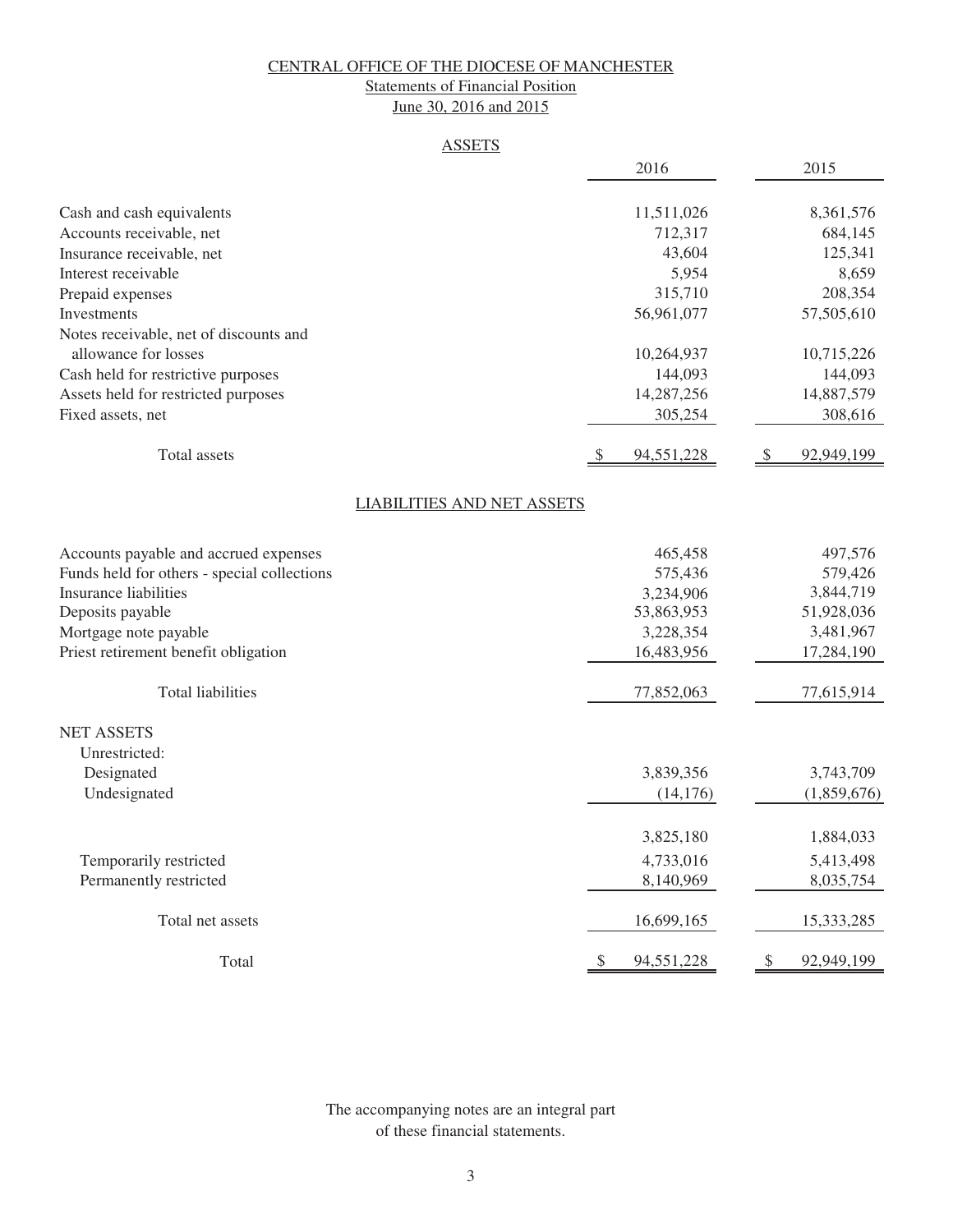# Statement of Activities

#### For the Year Ended June 30, 2016

|                                                   |                 | Temporarily     | Permanently     |                  |
|---------------------------------------------------|-----------------|-----------------|-----------------|------------------|
|                                                   | Unrestricted    | Restricted      | Restricted      | Total            |
| <b>REVENUES:</b>                                  |                 |                 |                 |                  |
| Program revenue and assessments                   | 6,678,285       |                 |                 | 6,678,285        |
| Donations and bequests                            | 815,053         | 116,457         | 110,026         | 1,041,536        |
| Insurance                                         | 5,341,448       |                 |                 | 5,341,448        |
| Miscellaneous                                     | 289,460         |                 |                 | 289,460          |
| Net assets released from restriction              | 567,117         | (567, 117)      |                 |                  |
| Total revenues                                    | 13,691,363      | (450, 660)      | 110,026         | 13,350,729       |
| <b>EXPENSES:</b>                                  |                 |                 |                 |                  |
| Program:                                          |                 |                 |                 |                  |
| Christian formation                               | 2,874,214       |                 |                 | 2,874,214        |
| Pastoral services                                 | 1,299,604       |                 |                 | 1,299,604        |
| Seminary                                          | 408,534         |                 |                 | 408,534          |
| <b>Missions</b>                                   | 291,910         |                 |                 | 291,910          |
| Tribunal                                          | 435,624         |                 |                 | 435,624          |
| Donations                                         | 301,021         |                 |                 | 301,021          |
| Other programs                                    | 1,291,325       |                 |                 | 1,291,325        |
| Periodic pension cost - Diocesan Priests          | 1,015,658       |                 |                 | 1,015,658        |
| Total program expenses                            | 7,917,890       |                 |                 | 7,917,890        |
| Administrative and support expenses:              |                 |                 |                 |                  |
| Insurance expenses                                | 2,718,226       |                 |                 | 2,718,226        |
| Operating expenses                                | 2,671,192       |                 |                 | 2,671,192        |
| Total program and administrative and              |                 |                 |                 |                  |
| support expenses                                  | 13,307,308      |                 |                 | 13,307,308       |
| Retirement-related changes other than net         |                 |                 |                 |                  |
| periodic retirement costs                         | (1,779,952)     |                 |                 | (1,779,952)      |
| Change in net assets before net investment income |                 |                 |                 |                  |
| and interest expense                              | 2,164,007       | (450,660)       | 110,026         | 1,823,373        |
| INVESTMENT INCOME (LOSS), NET                     | 390,917         | (224, 105)      | (4,528)         | 162,284          |
| <b>TRANSFERS</b>                                  |                 | 283             | (283)           |                  |
| <b>INTEREST EXPENSE</b>                           | (613, 777)      | (6,000)         |                 | (619, 777)       |
| <b>CHANGE IN NET ASSETS</b>                       | 1,941,147       | (680, 482)      | 105,215         | 1,365,880        |
| NET ASSETS - beginning of year                    | 1,884,033       | 5,413,498       | 8,035,754       | 15,333,285       |
| NET ASSETS - end of year                          | 3,825,180<br>\$ | 4,733,016<br>\$ | \$<br>8,140,969 | \$<br>16,699,165 |

of these financial statements. The accompanying notes are an integral part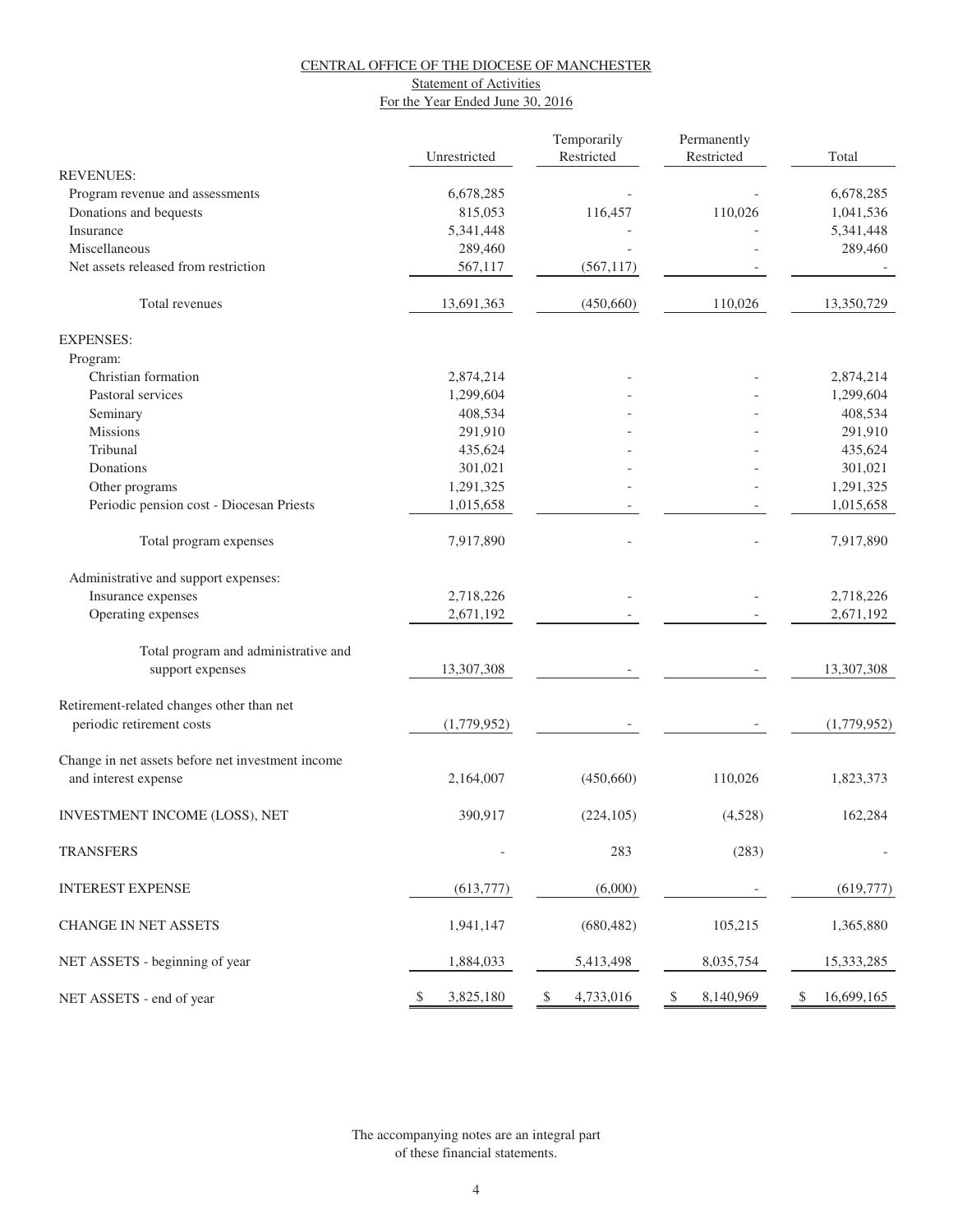#### **Statement of Activities** For the Year Ended June 30, 2015

|                                                       |                 | Temporarily     | Permanently     |                             |
|-------------------------------------------------------|-----------------|-----------------|-----------------|-----------------------------|
|                                                       | Unrestricted    | Restricted      | Restricted      | Total                       |
| <b>REVENUES:</b>                                      |                 |                 |                 |                             |
| Program revenue and assessments                       | 6,716,315       |                 |                 | 6,716,315                   |
| Donations and bequests                                | 158,923         | 32,938          | 60,504          | 252,365                     |
| Insurance                                             | 5,323,268       |                 |                 | 5,323,268                   |
| Miscellaneous                                         | 280,771         |                 |                 | 280,771                     |
| Net assets released from restriction                  | 668,302         | (668, 302)      |                 |                             |
| Total revenues                                        | 13, 147, 579    | (635, 364)      | 60,504          | 12,572,719                  |
| <b>EXPENSES:</b>                                      |                 |                 |                 |                             |
| Program:                                              |                 |                 |                 |                             |
| Christian formation                                   | 3,024,596       |                 |                 | 3,024,596                   |
| Pastoral services                                     | 1,287,494       |                 |                 | 1,287,494                   |
| Seminary                                              | 301,428         |                 |                 | 301,428                     |
| <b>Missions</b>                                       | 313,358         |                 |                 | 313,358                     |
| Tribunal                                              | 417,810         |                 |                 | 417,810                     |
| Donations                                             | 167,784         |                 |                 | 167,784                     |
| Other programs                                        | 1,212,204       |                 |                 | 1,212,204                   |
| Periodic pension cost - Diocesan Priests              | 863,918         |                 |                 | 863,918                     |
| Total program expenses                                | 7,588,592       |                 |                 | 7,588,592                   |
| Administrative and support expenses:                  |                 |                 |                 |                             |
| Insurance expenses                                    | 2,311,249       |                 |                 | 2,311,249                   |
| Operating expenses                                    | 2,769,312       |                 |                 | 2,769,312                   |
| Total program and administrative and                  |                 |                 |                 |                             |
| support expenses                                      | 12,669,153      |                 |                 | 12,669,153                  |
| Retirement-related changes other than net             |                 |                 |                 |                             |
| periodic retirement costs                             | (205, 622)      |                 |                 | (205, 622)                  |
| Change in net assets before net investment income and |                 |                 |                 |                             |
| interest expense                                      | 684,048         | (635, 364)      | 60,504          | 109,188                     |
| INVESTMENT INCOME (LOSS), NET                         | 1,396,385       | 19,588          | (30, 145)       | 1,385,828                   |
| <b>TRANSFERS</b>                                      |                 | (35,000)        | 35,000          |                             |
| <b>INTEREST EXPENSE</b>                               | (636, 448)      | (6, 850)        |                 | (643, 298)                  |
| CHANGE IN NET ASSETS                                  | 1,443,985       | (657, 626)      | 65,359          | 851,718                     |
| NET ASSETS - beginning of year                        | 440,048         | 6,071,124       | 7,970,395       | 14,481,567                  |
| NET ASSETS - end of year                              | 1,884,033<br>\$ | 5,413,498<br>\$ | 8,035,754<br>-S | 15,333,285<br>$\mathcal{S}$ |

of these financial statements. The accompanying notes are an integral part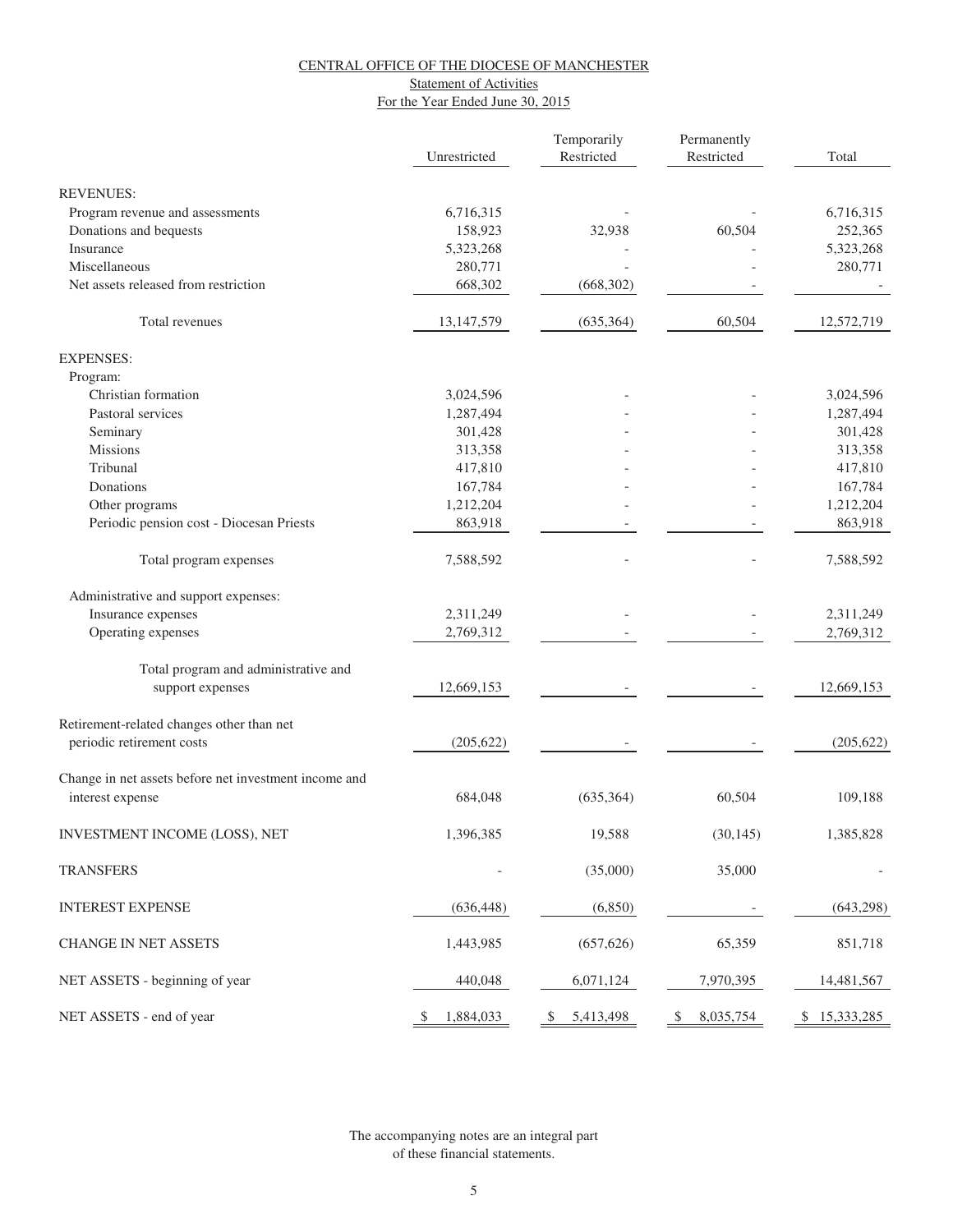#### **Statements of Cash Flows** For the Years Ended June 30, 2016 and 2015

|                                                      | 2016         | 2015            |
|------------------------------------------------------|--------------|-----------------|
| CASH FLOWS FROM OPERATING ACTIVITIES:                |              |                 |
| Change in net assets                                 | 1,365,880    | 851,718         |
| Adjustments to reconcile change in net assets to     |              |                 |
| net cash provided by operating activities:           |              |                 |
| Depreciation                                         | 86,741       | 99,515          |
| Loss on disposal of fixed assets                     | 2,833        | 2,225           |
| Reinvested investment income                         |              | (1,195,550)     |
| Net realized and unrealized losses                   |              |                 |
| on investments                                       | 1,102,810    | 333,190         |
| Provision for losses on notes receivable             | 359,101      | 398,053         |
| Provision for losses on accounts receivable          | 70,473       | 164,423         |
| Adjustment for losses on notes receivable            | 61,022       |                 |
| Non-cash donations                                   | (110,000)    |                 |
| Non-cash grants                                      | 128,825      |                 |
| Change in loan discounts                             | 55,260       | 50,052          |
| Decrease (increase) in:                              |              |                 |
| Accounts receivable                                  | (290, 570)   | (199, 559)      |
| Insurance receivable                                 | 81,737       | 234,393         |
| Interest receivable                                  | 2,705        | (17)            |
| Prepaid expenses                                     | (107, 356)   | 88,567          |
| Increase (decrease) in:                              |              |                 |
| Accounts payable and accrued expenses                | (32, 118)    | (9,970)         |
| Funds held for others - special collections          | (3,990)      | 59,932          |
| Insurance liabilities                                | (609, 813)   | (291,762)       |
| Priest retirement benefit obligation                 | (800, 234)   | 455,282         |
|                                                      |              |                 |
| Net cash provided by operating activities            | 1,363,306    | 1,040,492       |
| CASH FLOWS FROM INVESTING ACTIVITIES:                |              |                 |
| Purchase of investments                              | (32,080,186) | (149, 974, 315) |
| Proceeds from sale of investments                    | 32,007,617   | 150,248,265     |
| Amounts advanced on notes receivable                 | (2,175,897)  | (2,696,647)     |
| Collections on notes receivable                      | 2,213,903    | 1,086,141       |
| Purchase of fixed assets                             | (86, 212)    | (53, 464)       |
| Net cash used for investing activities               | (120,775)    | (1,390,020)     |
| CASH FLOWS FROM FINANCING ACTIVITIES:                |              |                 |
| Increase (decrease) in deposits payable, net         | 2,160,532    | (2,227,488)     |
| Repayments of mortgage note payable                  | (253, 613)   | (258, 408)      |
| Net cash provided by (used for) financing activities | 1,906,919    | (2,485,896)     |

(Continued)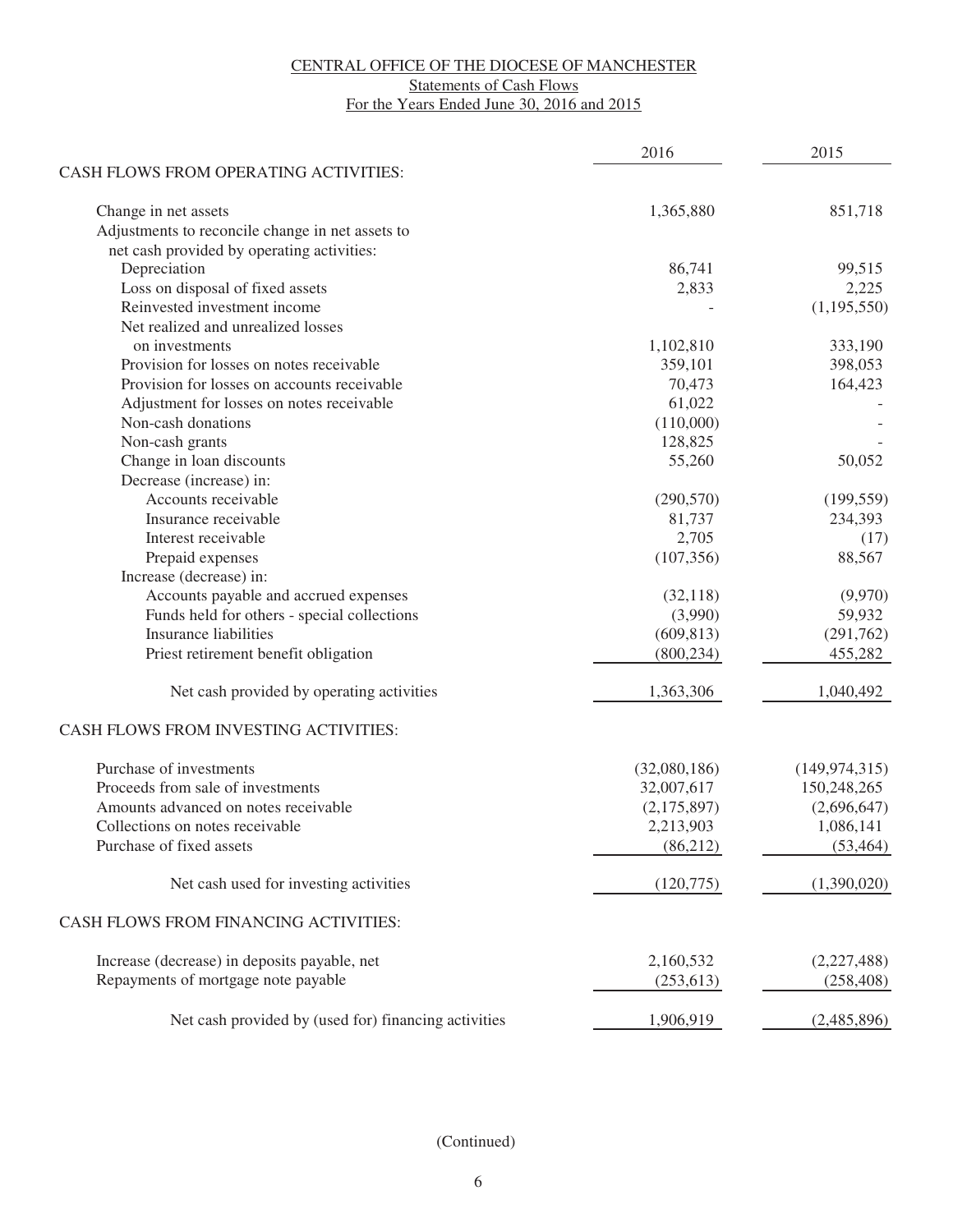#### CENTRAL OFFICE OF THE DIOCESE OF MANCHESTER Statements of Cash Flows For the Years Ended June 30, 2016 and 2015

# (Continued)

|                                                             | 2016       | 2015        |
|-------------------------------------------------------------|------------|-------------|
| NET INCREASE (DECREASE) IN CASH AND CASH EQUIVALENTS        | 3,149,450  | (2,835,424) |
| CASH AND CASH EQUIVALENTS - beginning of year               | 8,361,576  | 11,197,000  |
| CASH AND CASH EQUIVALENTS - end of year                     | 11,511,026 | 8,361,576   |
| SUPPLEMENTAL DISCLOSURES:                                   |            |             |
| Interest paid (including interest paid on deposits payable) | 613.777    | 636.448     |

During the years ended June 30, 2016 and 2015, accounts and interest receivable from parishes in the amounts of \$191,925 and \$302,143, respectively, were transferred to notes receivable.

For the years ended June 30, 2016 and 2015, net realized and unrealized losses on funds held for related entities, which are included in deposits payable, were \$224,615 and \$17,949, respectively.

> The accompanying notes are an integral part of these financial statements.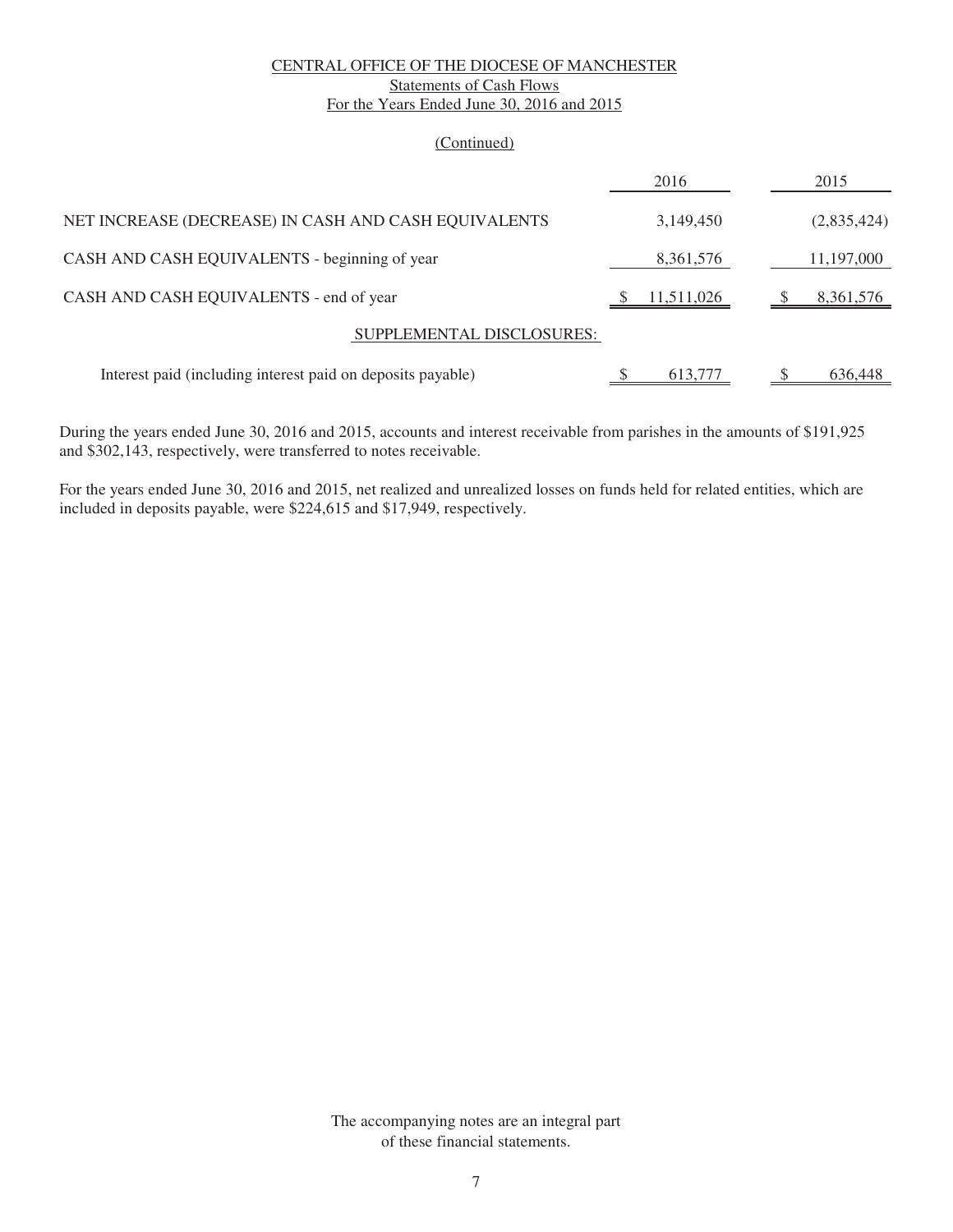## Note 1 - Summary of Significant Accounting Policies

 The Central Office of the Diocese of Manchester (the Central Office) provides certain programs and administrative support functions for the Diocese of Manchester (the Diocese), which encompasses the State of New Hampshire. Included in these financial statements are the assets, liabilities, net assets and financial activities of program offices and departments of the Diocese described below that are fiscally responsible to the Bishop and referred to herein as the Central Office.

 The accompanying financial statements reflect the application of the accounting policies described in this note.

#### (A) Basis of Presentation

 The accompanying financial statements include the assets, liabilities and activities of the Operating Fund, the Central Fund and the Insurance Fund, as well as the Temporarily and Permanently Restricted Funds of the Diocese. The Operating Fund includes program, administrative and support services of the Central Office which are comprised of Christian formation, pastoral services, seminary, missionary, finance, real estate, insurance and administrative support services. The Central Fund holds in trust and manages the deposits of the various affiliates of the Diocese of Manchester as described in Note 5 (\$53,863,953 in 2016 and \$51,928,036 in 2015). The Insurance Fund administers the insurance program for the Diocese of Manchester as described in Note 8. Revenues are derived primarily from assessments charged to the various affiliates.

 The accompanying financial statements exclude the assets, liabilities, net assets and financial activities of various affiliates which maintain separate financial records and carry on their own services and programs, including the individual parishes, schools, cemeteries, camps, New Hampshire Catholic Charities, diocesan housing entities, the Aquinas House and Catholic Student Center, and various diocesan employee benefit plans. Consequently, these financial statements do not present the assets, liabilities, net assets, or changes therein, of the Diocese of Manchester taken as a whole.

#### (B) Accounting Estimates

 The preparation of financial statements in conformity with accounting principles generally accepted in the United States of America requires management to make estimates and assumptions that affect the reported amounts of assets and liabilities and disclosure of contingent assets and liabilities at the date of the financial statements and the reported amounts of changes in net assets during the reporting period. Actual results could differ from those estimates. Significant estimates used by the Central Office include those used to determine the projected retirement benefit obligation (Note 7), the liability for unpaid insurance claims (Note 8), losses on accounts, notes and insurance receivable (Notes 1, 3, and 8).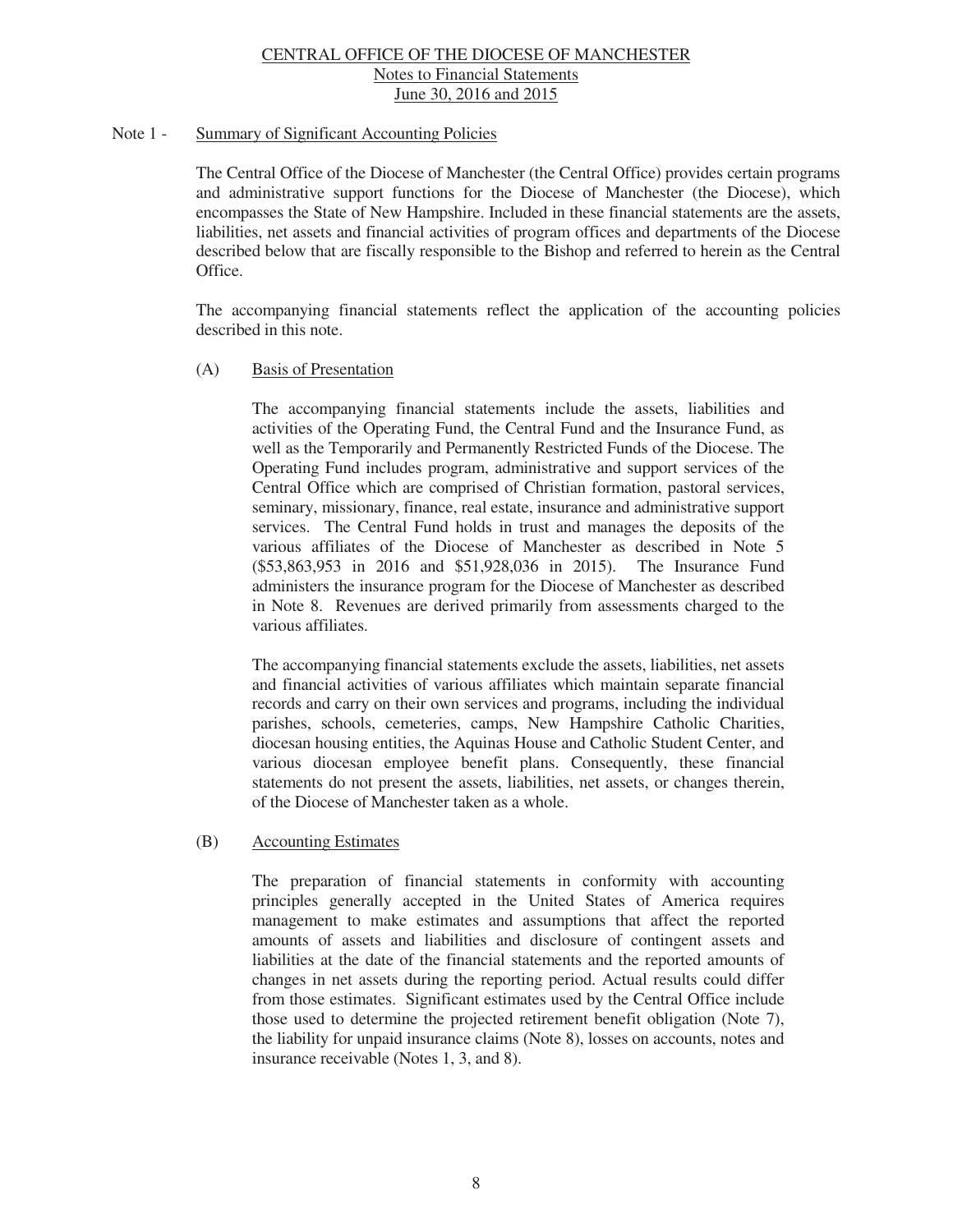# Note 1 - (C) Cash and Cash Equivalents

For the purpose of the statements of cash flows, the Central Office considers certificates of deposit and other highly liquid debt instruments with a maturity of three months or less from the date of purchase to be cash equivalents.

The Central Office considers money market accounts and other highly liquid marketable securities managed by its investment advisors as investments and not as cash equivalents, since it is the Central Office's intention to invest these funds for long-term purposes.

The Central Office customarily maintains amounts on deposit in various bank accounts in excess of the Federal deposit insurance coverage amounts. Deposits totaling approximately \$11,530,000 (prior to outstanding items clearing the bank) at June 30, 2016 are not covered by Federal deposit insurance.

# (D) Accounts Receivable

Accounts receivable are reported at estimated net collectible amounts. The accounts receivable arise in the normal course of the operation of the Central Office and are primarily due from the parishes of the Diocese of Manchester. Credit is generally extended on a short-term basis; thus accounts receivable do not bear interest. The Central Office periodically reviews the outstanding accounts receivable for the purposes of establishing an allowance for uncollectible accounts based on the average bad debt write-offs experienced in the past and its current knowledge of the accounts. It is management's policy to charge off uncollectible accounts receivable when management determines the receivable will not be collected. Accounts receivable at June 30, 2016 and 2015 are reported net of an allowance for uncollectible accounts of \$312,241 and \$241,768, respectively. Aggregate accounts receivable past due 90 days or more were approximately \$428,000 and \$423,000 as of June 30, 2016 and 2015, respectively. Delinquency status is based on normal credit terms. The Central Office does not generally require collateral for the extension of credit.

Included in accounts receivable at June 30, 2016 and 2015 were unconditional promises to give valued at \$88,374 and \$45,000, respectively, which are receivable in less than one year.

# (E) Investments

Investments represent marketable securities as well as units owned in a hedge fund portfolio. Investments in marketable securities are valued at their fair values in the statements of financial position. The measurement of fair value is made using the fair value hierarchy established under current accounting standards (Note 11). Net asset value (NAV) is used as a practical expedient to estimate fair value of the hedge funds (Note 11).

Purchases and sales of securities are recorded on a trade-date basis. Interest is recorded on the accrual basis. Dividends are recorded on the ex-dividend date. Realized and unrealized gains and losses are included in the statements of activities.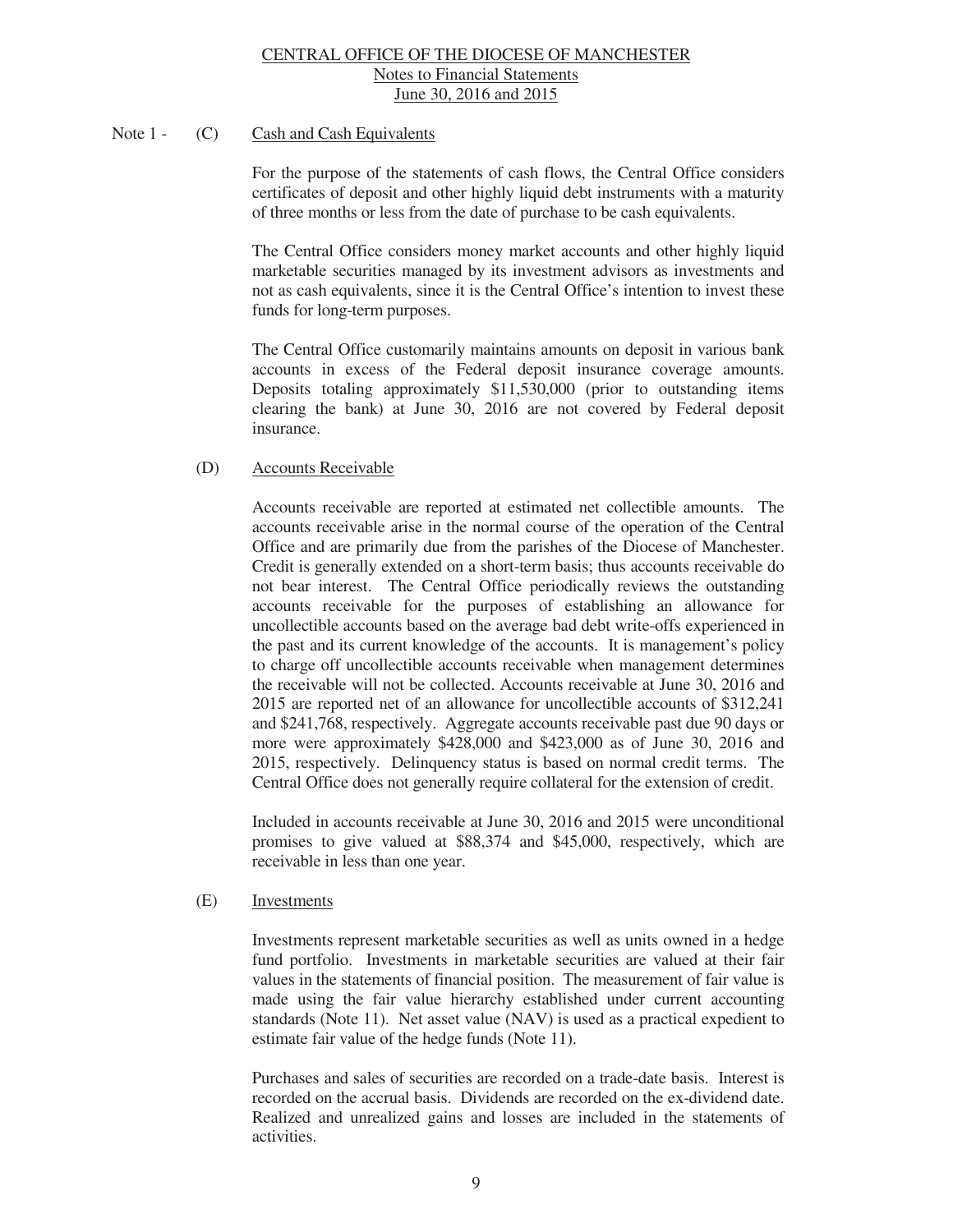# Note 1 - (F) Notes Receivable

The Central Office has notes receivable from diocesan entities (see Note 3). These receivables are evaluated for impairment annually and are placed on non-accrual status on a case by case basis. Interest income on non-accrual loans is recognized only to the extent that cash payments are received. Loans are classified as impaired, when they are greater than 60 days past due, on nonaccrual status, or additional borrowing is needed due to operational deficits. Generally, loans are restored to performing status when the obligation is brought current, has performed in accordance with contractual terms for a reasonable period of time as determined by the Central Office, and the ultimate collectability of the total contractual principal and interest is no longer in doubt.

The Central Office reviews each outstanding note receivable from diocesan entities and has provided an allowance for losses at a level that the Central Office believes to be representative of inherent losses estimated on the basis of factors such as the risk characteristics of the borrower, average historical bad debt write-offs, and current economic conditions that may affect the borrower's ability to pay. Delinquency status is determined based on contractual terms. It is the Central Office's policy to charge off uncollectible notes receivable when management determines the receivable will not be collected. Additionally, on the aggregate remaining balance of notes receivable, including priest and seminarian notes receivable, the Central Office estimates an additional allowance covering those amounts not specifically identified (see Note 3).

Priest and seminarian notes are recorded net of applicable discounts and an allowance for losses equal to the remaining balance of the notes as the Central Office estimates that a substantial portion of these notes may not be collected.

#### (G) Fixed Assets

 It is the Central Office's policy to capitalize fixed assets with a cost of at least \$1,000. Lesser amounts are charged to operations.

 Fixed assets are recorded at cost, if purchased, or at estimated fair market value as of the date of donation, if donated. The composition of net fixed assets at June 30, 2016 and 2015 is as follows:

|                                    | 2016                   | 2015                   |
|------------------------------------|------------------------|------------------------|
| Land                               | 2,129                  | 2,129                  |
| <b>Buildings</b>                   | 651,646                | 651,646                |
| Building improvements              | 1,259,791              | 1,238,439              |
| Furniture and other equipment      | 363,892                | 358,173                |
| Computer equipment and<br>software | 326,282                | 310,172                |
| Less: accumulated depreciation     | 2,603,740<br>2,298,486 | 2,560,559<br>2,251,943 |
| Fixed assets, net                  | 305,254                | 308,616                |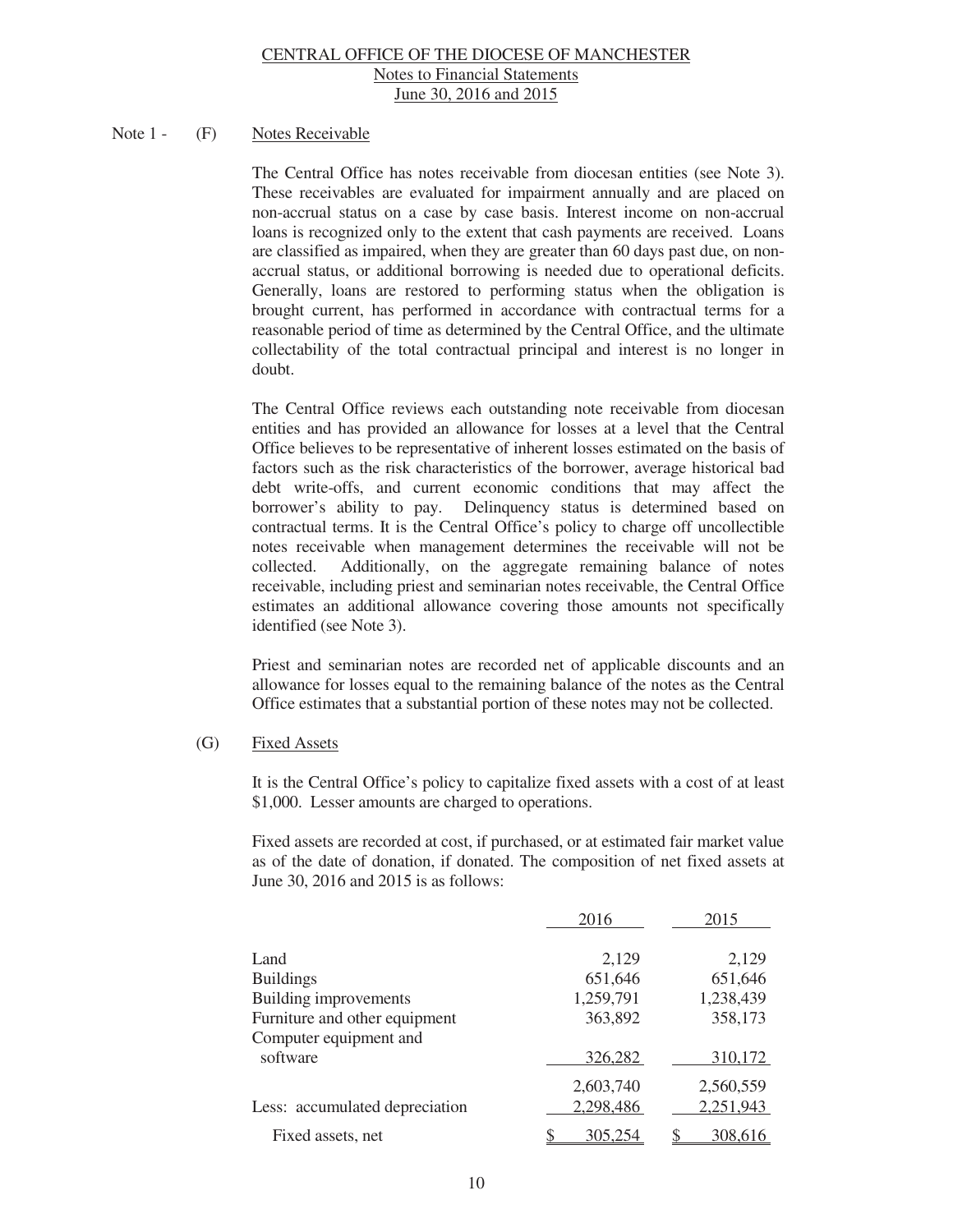# Note 1 - (G) Fixed Assets (Continued)

 The Central Office provides for depreciation on the straight-line method by charges to income in amounts estimated to amortize the cost or donated value of the assets over the periods of their useful lives.

 Depreciation expense was \$86,741 and \$99,515 during 2016 and 2015, respectively.

 Included in fixed assets in the accompanying statements of financial position are assets with a net book value of \$50,648 and \$49,091 as of June 30, 2016 and 2015, respectively, which are restricted by the donor for use as the Bishop's residence.

# (H) Restricted Support

 The Central Office reports gifts of cash, fixed assets and other assets as restricted support if they are received with donor stipulations that limit the use of the donated assets. When a donor restriction expires, that is, when a stipulated time restriction ends or purpose restriction is accomplished, temporarily restricted net assets are reclassified to unrestricted net assets and reported in the statement of activities. In the absence of donor-imposed stipulations regarding how long donated fixed assets must be used, the Central Office has adopted a policy of reporting the expiration of donor restrictions when the donated or acquired long-lived assets are placed in service. The Central Office has also adopted a policy of treating restricted donations received, whose restrictions are met within the same year, as unrestricted donations. The Central Office has a similar policy with respect to investment income earned on these funds.

 Designated net assets represent net assets that have been designated by the Central Office for the following purposes at June 30, 2016 and 2015:

|                                       | 2016      | 2015      |
|---------------------------------------|-----------|-----------|
| Missionary support                    | 797,520   | 838,254   |
| School education fund                 | 348,318   | 313,529   |
| Priests continuing formation          | 641,600   | 609,482   |
| Medical needs of priests              | 737,032   | 784,717   |
| Worship and world youth day           | 10,070    | 10,070    |
| Campus ministry                       | 124,925   | 124,925   |
| Youth ministry                        | 442,705   | 442,705   |
| St. Joseph Cathedral                  | 144,334   | 146,303   |
| <b>Permanent Deaconate Continuing</b> |           |           |
| Formation                             | 592,852   | 473,724   |
|                                       | 3,839,356 | 3,743,709 |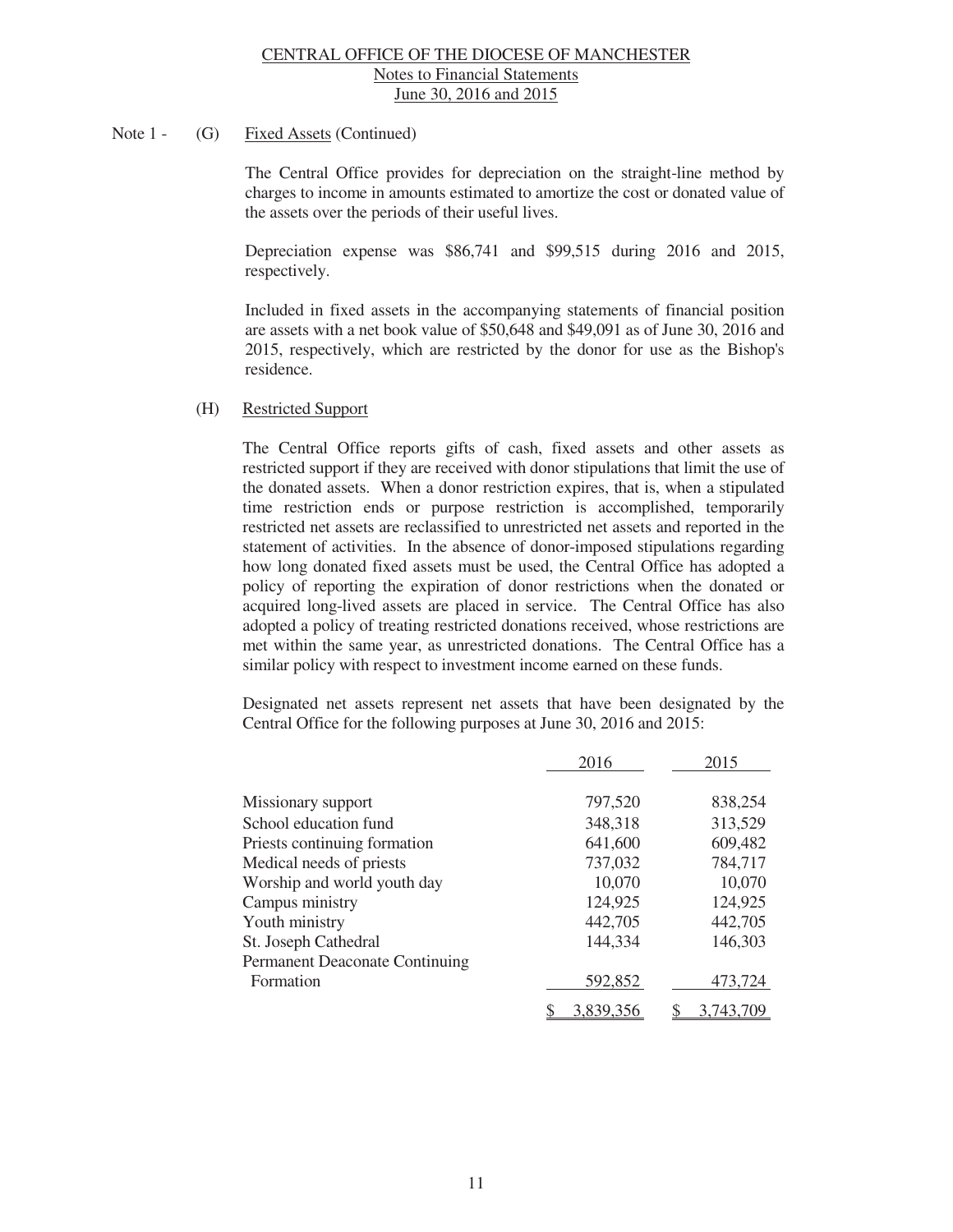# Note 1 - (H) Restricted Support (Continued)

Temporarily restricted net assets are available for the following purposes at June 30, 2016 and 2015:

|                                                                       | 2016      | 2015      |
|-----------------------------------------------------------------------|-----------|-----------|
| Seminarians                                                           | 693,624   | 784,212   |
| Missionary support                                                    | 61,084    | 62,209    |
| Parish masses                                                         | 321,379   | 328,099   |
| For specific schools                                                  | 162,946   | 166,043   |
| Education                                                             | 1,082,579 | 1,122,907 |
| For specific parishes                                                 | 316,590   | 398,496   |
| Missionary, Catholic education,<br>retired priests and parish support | 1,407,521 | 1,784,464 |
| Non-capital purposes                                                  | 211,546   | 223,491   |
| For specific geographical region                                      | 214,468   | 228,741   |
| Other various purposes                                                | 261,279   | 314,836   |
|                                                                       | 4,733,016 | 5,413,498 |

Permanently restricted net assets are restricted to investment in perpetuity and were as follows at June 30, 2016 and 2015:

|                                        | 2016      | 2015      |
|----------------------------------------|-----------|-----------|
| Missionary, Catholic education,        |           |           |
| retired priests and parish support     | 4,338,143 | 4,338,143 |
| Seminarians                            | 638,295   | 638,295   |
| Care of gravesites                     | 34,417    | 34,417    |
| Scholarships, education and tuition    | 2,083,120 | 1,977,648 |
| Care of needy                          | 12,672    | 12,672    |
| General purposes for specific parishes | 821,775   | 821,775   |
| Other various purposes                 | 212,547   | 212,804   |
|                                        | 8,140,969 | 8,035,754 |

The income from permanently restricted net assets is expendable for the purposes described above.

# (I) Salary and Expense Allocations

The Central Office allocates the salary of each diocesan employee to various salary expense classifications. This allocation is based on an estimate made by management of the percentage of time each individual devotes to each type of service. The percentages used to allocate salaries in each year vary depending upon the Central Office's estimate. The Central Office also allocates administrative expenses to the various programs based on estimates determined by the Central Office.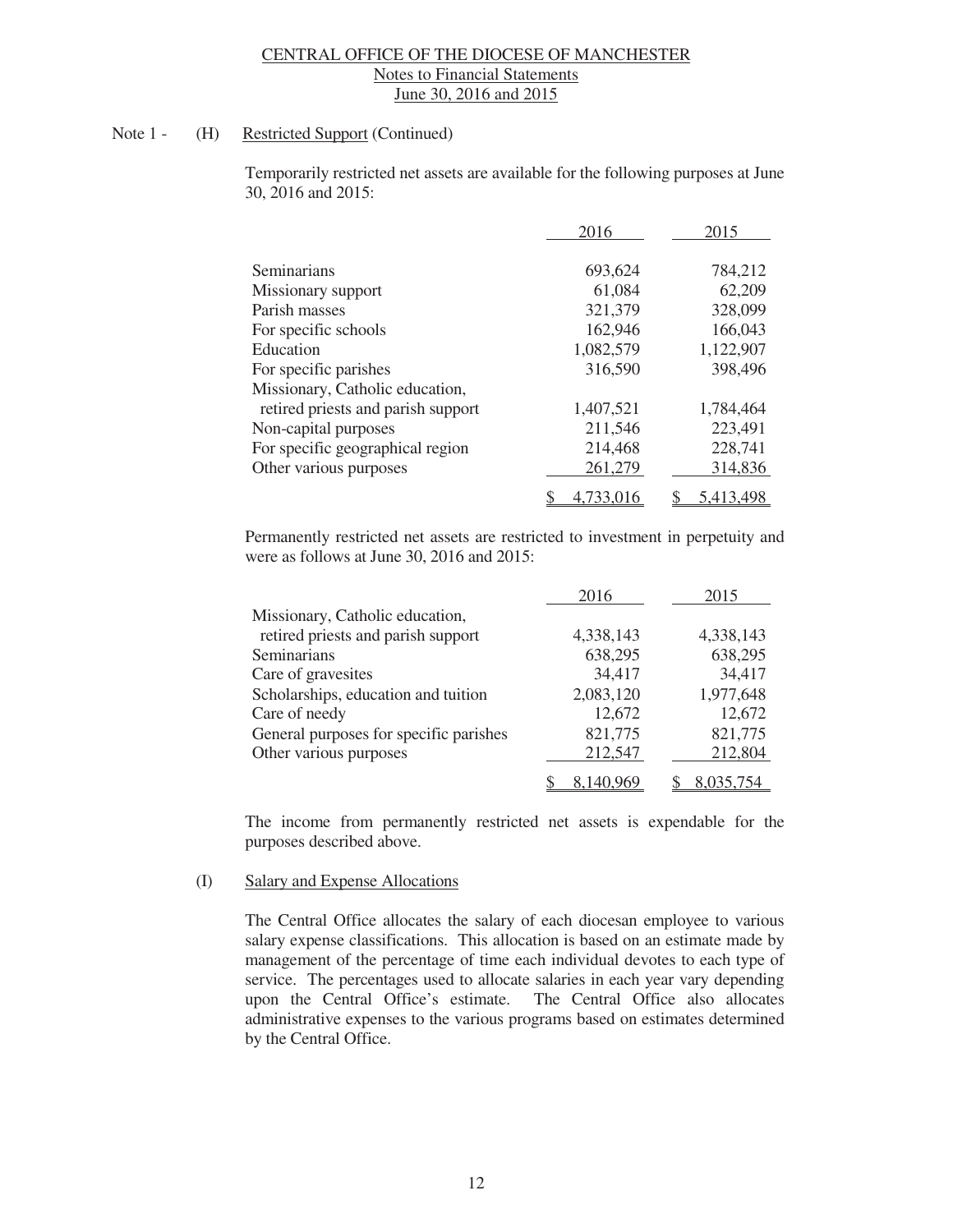# Note 1 - (J) Federal and State Income Taxes

 The Diocese is exempt from Federal and state income taxes under the provisions of Section  $501(c)(3)$  of the Internal Revenue Code. The Diocese must, however, pay income taxes on the net profit from its unrelated business activities, if any.

 The Central Office recognizes the tax benefit of an uncertain tax position only if management determines that it is more likely than not that the tax position would be sustained upon examination by taxing authorities based on the technical merit of the position. Management has determined that through June 30, 2016, the Central Office did not take any material tax positions which do not meet the criteria for recognition.

#### Note 2 - Investments

 The Central Office and its affiliated agencies and funds deposit money into the Central Fund. The Central Fund pools all of the money received for the purpose of making loans (Note 3) and investing in marketable securities and hedge funds, primarily consisting of money market funds, equities, fixed income securities, and alternative investments.

 The Central Office's policy is to invest in a manner consistent with teachings of the Roman Catholic Church as expressed in guidelines published by the US Conference of Catholic Bishops, in order to preserve capital and realize a sufficient return with minimal risk. In general, the Central Office's current policy is to maintain the following allocations:

| Equity securities - domestic          | 22%   |
|---------------------------------------|-------|
| Equity securities – international and |       |
| emerging markets                      | 16%   |
| Fixed income securities               | 35%   |
| Alternative investments               | 20%   |
| Private equities                      | $5\%$ |
| Money market funds                    | $2\%$ |

 The Diocese is the sole remainder beneficiary of an irrevocable charitable remainder trust. Under the terms of the trust, the income beneficiaries of the trust receive a unitrust amount equal to 8% of the fair market value of the trust assets determined annually, paid in equal monthly installments. Upon the death of the surviving income beneficiary, the trustee is to distribute all remaining principal and income of the trust to the Diocese to be used to establish a scholarship fund to benefit students in Catholic regional schools within New Hampshire. The net present value of the beneficial interest in the trust is included in assets held for restricted purposes in the accompanying financial statements using an assumed rate of return of 6.5% in 2016 and 2015 and discounted at 3.5% in 2016 and 4.33% in 2015 (\$943,656 and \$837,289 at June 30, 2016 and 2015, respectively). The fair value of the trust assets was \$1,542,561 and \$1,565,694 at June 30, 2016 and 2015, respectively.

 The investments reported in the statements of financial position include the securities and hedge funds held in the Central Fund and the beneficial interest in the trust, in addition to other marketable securities held by the Central Office and the temporarily and permanently restricted funds.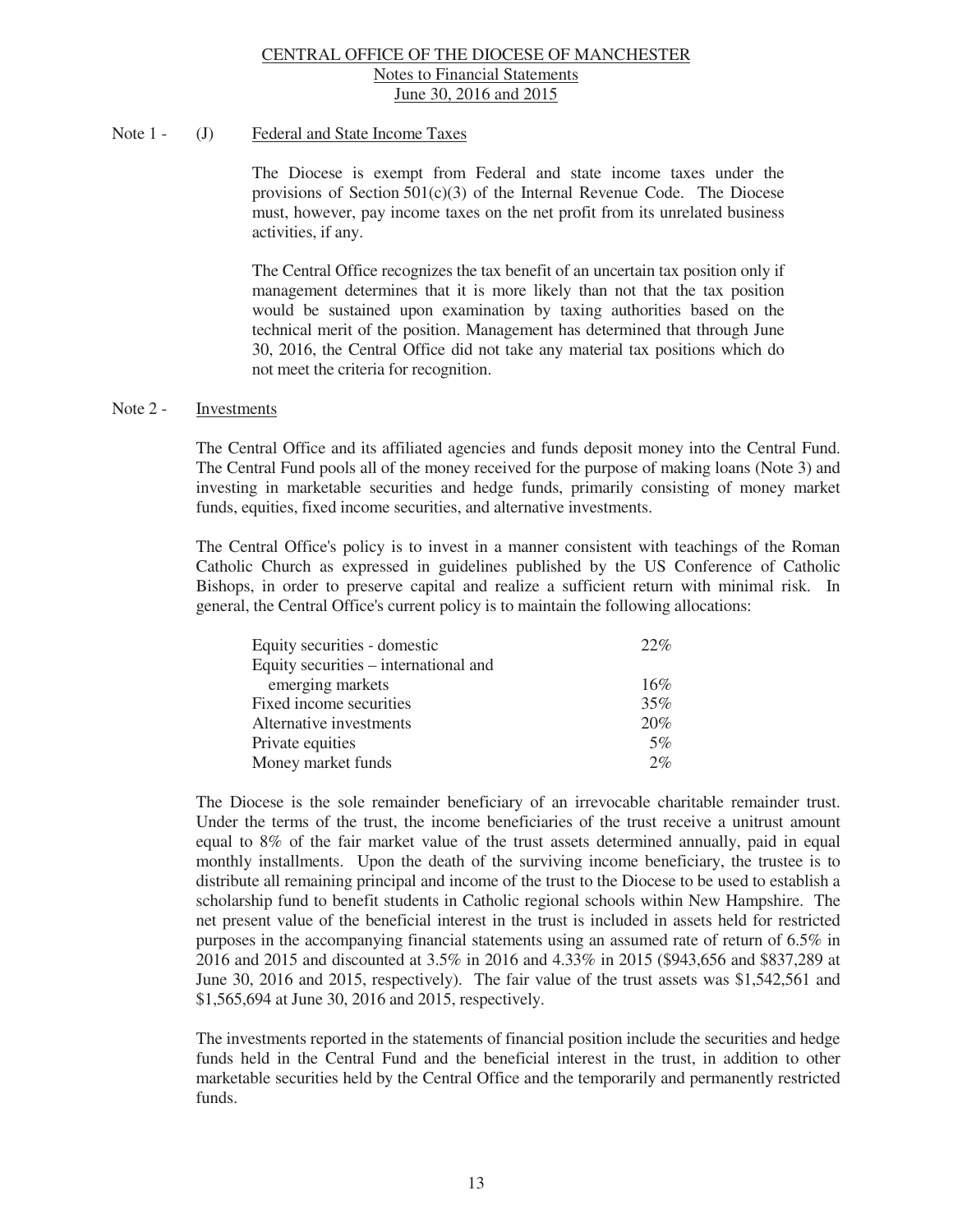# Note 2 - **Investments** (Continued)

Investments are included in the accompanying financial statements as follows:

|                                                    | 2016                     | 2015                     |
|----------------------------------------------------|--------------------------|--------------------------|
| Investments<br>Assets held for restricted purposes | 56,961,077<br>14,287,256 | 57,505,610<br>14,887,579 |
|                                                    | 71,248,333               | 72,393,189               |

Net investment income in the statements of activities is comprised of the following:

|                                      | 2016        | 2015      |
|--------------------------------------|-------------|-----------|
| Dividends, interest and other income | 1.401.714   | 1,706,873 |
| Realized and unrealized losses, net  | (1,102,810) | (333,190) |
| Investment fees paid, net            | (136.620)   | 12.145    |
| Total investment income, net         | 162.284     | 1,385,828 |

Investment income is accounted for in the fund holding the assets, except for certain income from investments of permanently restricted funds, which is accounted for as unrestricted revenue or, if subject to donor restrictions, as temporarily restricted revenue until the terms of the restriction have been met. The Central Office follows the guidance established by the Financial Accounting Standards Board when accounting for losses in permanently restricted endowment funds (see Note 12).

 See Note 11 for fair value measurements and the fair value of investments classified by major type.

#### Note 3 - Notes Receivable

Notes receivable from diocesan entities (parishes, cemeteries, and schools) are unsecured and are reported at their unpaid principal balances less an allowance for losses. Interest on notes receivable is recognized over the term of the loan and is calculated using either the simple interest method or the amortization method on principal amounts outstanding. Notes to certain diocesan entities are non-interest bearing or are at a reduced rate of interest. These notes generally have been recorded net of applicable discounts to reflect the present value of the notes, based on the interest rates normally charged on other notes (4.00% in 2016 and 2015).

Interest income on notes receivable was \$457,336 in 2016 (including new loan discounts, amortization due to the passage of time and adjustments of (\$55,260)). Interest income was \$416,847 in 2015 (including new loan discounts, amortization due to the passage of time and adjustments of (\$50,052)).

Notes receivable from priests and seminarians are unsecured, non-interest bearing and have no specific payment terms. Repayment of seminarian notes is generally scheduled to commence when the seminarian is ordained.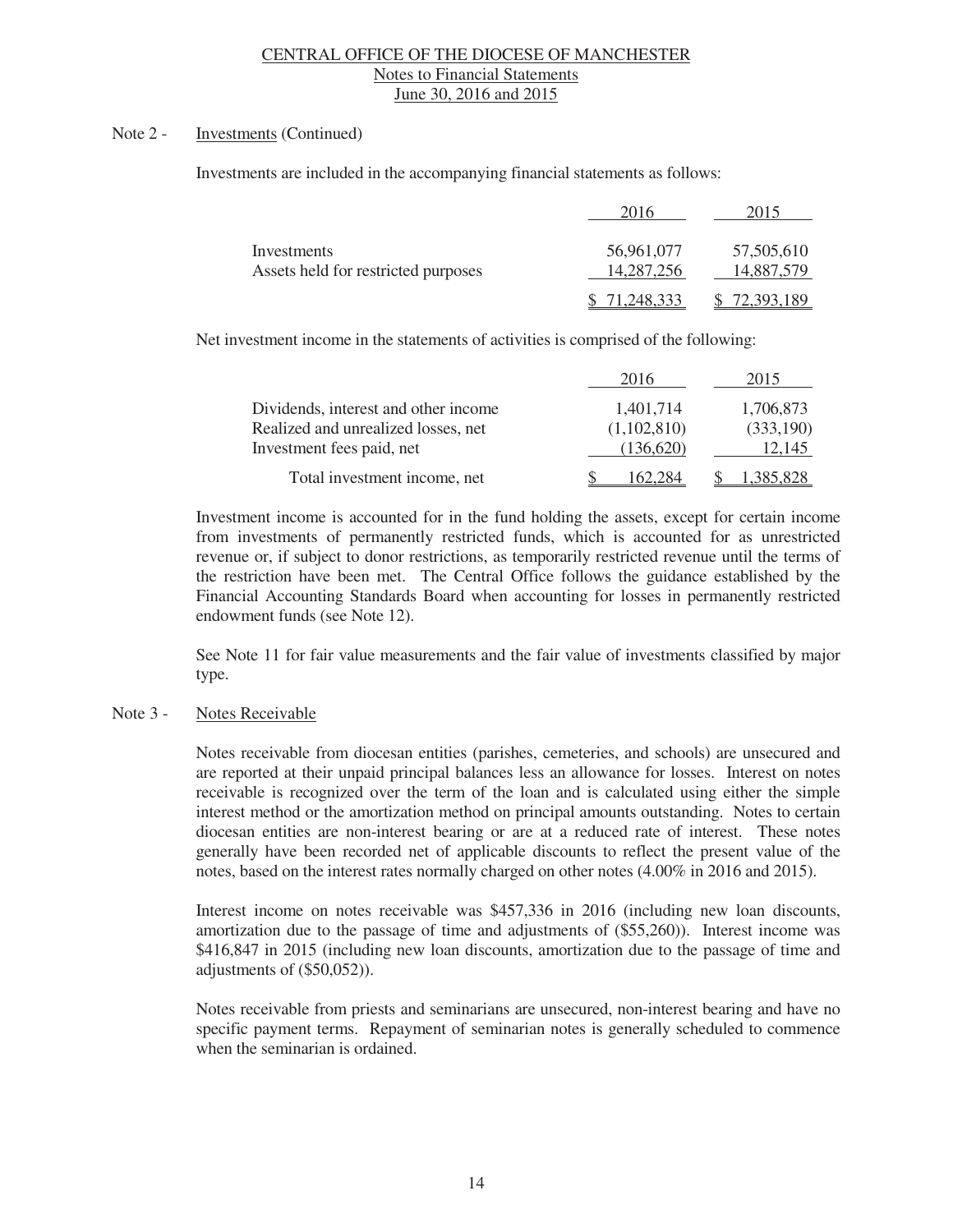# Note 3 - Notes Receivable (Continued)

Due to the nature of the relationships with Diocesan entities, the Central Office has been willing, under appropriate circumstances, to make concessions for borrowers whose payments were not current or to refinance outstanding obligations. At the time of restructuring, the loan is evaluated for an allowance for credit losses. The Central Office continues to specifically reevaluate the loan in subsequent periods, regardless of the borrower's performance under the modified terms. There were no troubled debt restructurings for the years ended June 30, 2016 and 2015. During the year ended June 30, 2016, one borrower was granted a concession for the forbearance of principal payments. Since the borrower continues to make interest payments, management has determined there is no effect to the financial statements for modifying the loan.

In assessing performance of notes receivables on an annual basis, the Central Office considers notes receivable less than 30 days past due to be current and classified as performing. The Central Office also classifies loans which have contractual terms that require no payments in a given year as current and performing. Performing notes receivables as of June 30, 2016 and 2015 were \$10,708,208 and \$10,868,509, respectively. Non-performing notes receivables as of June 30, 2016 and 2015 were \$6,993,706 and \$6,869,332, respectively.

The following reflects the age analysis of notes receivable as of June 30, 2016 and 2015, respectively:

|                                                          |                     | Age Analysis - 2016 |                |  |  |  |  |
|----------------------------------------------------------|---------------------|---------------------|----------------|--|--|--|--|
|                                                          |                     | Priest and          |                |  |  |  |  |
|                                                          | Diocesan            | Seminarian          |                |  |  |  |  |
|                                                          | <b>Entity Notes</b> | <b>Notes</b>        | Total          |  |  |  |  |
| Current                                                  | 10,708,208          |                     | 10,708,208     |  |  |  |  |
| $30 - 59$ days                                           | 81,310              |                     | 81,310         |  |  |  |  |
| 60 - 89 days                                             | 76,593              |                     | 76,593         |  |  |  |  |
| $90+ days$                                               | 1,515,826           | 5,319,977           | 6,835,803      |  |  |  |  |
| Total notes receivable                                   | 12,381,937          | 5,319,977           | 17,701,914     |  |  |  |  |
| Total notes receivable on<br>non-accrual status          | 1,896,759           | 5,319,977           | 7,216,736      |  |  |  |  |
| Notes receivable 90+ days<br>past due and still accruing | <u>145,632</u>      |                     | <u>145,632</u> |  |  |  |  |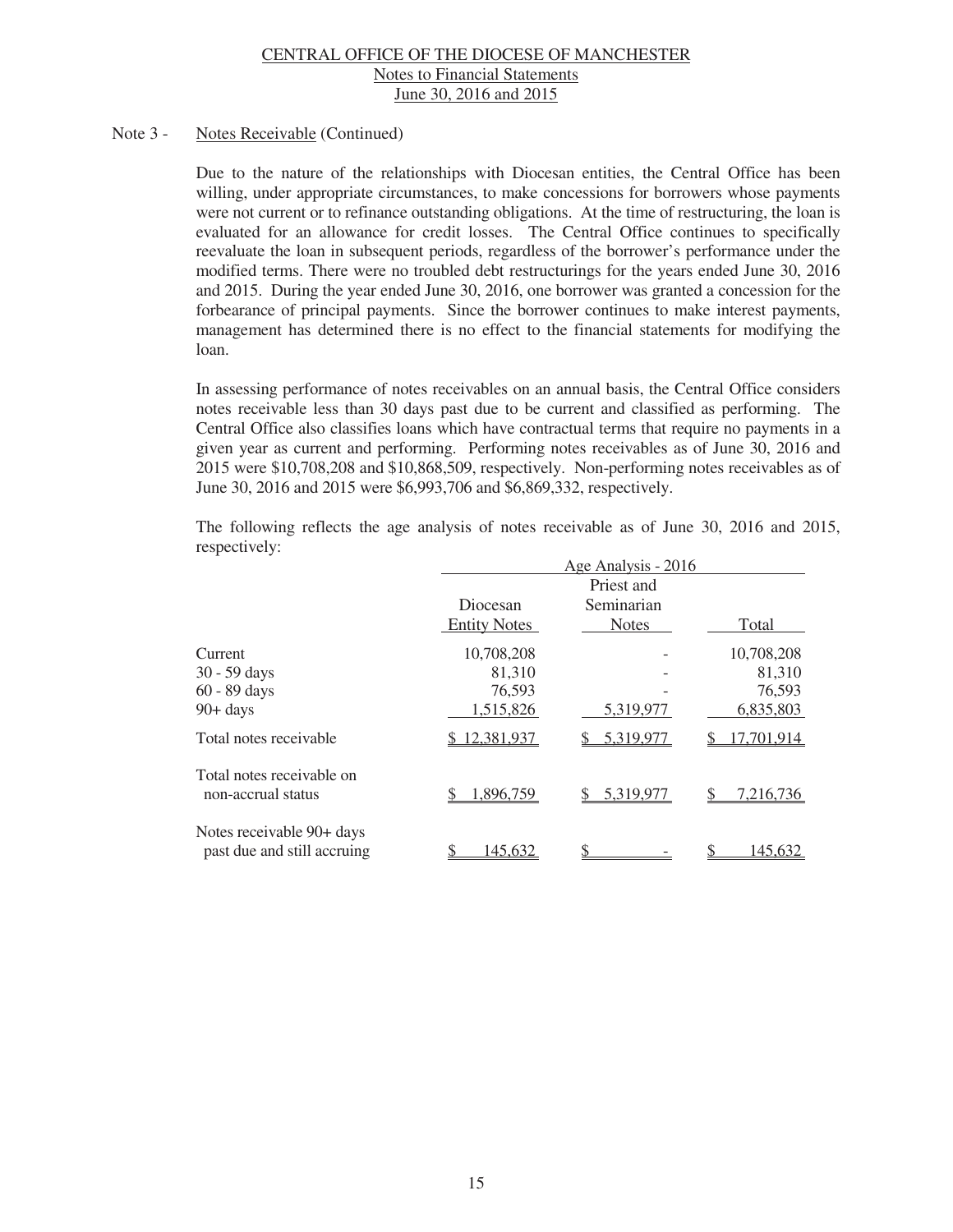# Note 3 - Notes Receivable (Continued)

|                             |                     | Age Analysis - 2015 |            |  |  |
|-----------------------------|---------------------|---------------------|------------|--|--|
|                             |                     | Priest and          |            |  |  |
|                             | Diocesan            | Seminarian          |            |  |  |
|                             | <b>Entity Notes</b> | <b>Notes</b>        | Total      |  |  |
| Current                     | 10,868,509          |                     | 10,868,509 |  |  |
| 30 - 59 days                |                     |                     |            |  |  |
| 60 - 89 days                | 4,377               |                     | 4,377      |  |  |
| $90+$ days                  | 1,869,113           | 4,995,842           | 6,864,955  |  |  |
| Total notes receivable      | \$12,741,999        | 4,995,842           | 17,737,841 |  |  |
| Total notes receivable on   |                     |                     |            |  |  |
| non-accrual status          | 1,787,561           | 4,995,842           | 6,783,403  |  |  |
| Notes receivable 90+ days   |                     |                     |            |  |  |
| past due and still accruing | 487,353             |                     | 487,353    |  |  |

The following provides informative data at June 30, 2016 and 2015, and for the years then ended separately presented based on whether or not management has recognized an allowance for credit losses with respect to the impaired loans:

|                                | <b>Impaired Loans - 2016</b> |              |                           |  |
|--------------------------------|------------------------------|--------------|---------------------------|--|
|                                |                              | Priest and   |                           |  |
|                                | Diocesan                     | Seminarian   |                           |  |
|                                | <b>Entity Notes</b>          | <b>Notes</b> | Total                     |  |
| Impaired loans for which no    |                              |              |                           |  |
| allowance for credit losses    |                              |              |                           |  |
| is recognized:                 |                              |              |                           |  |
| Recorded investment            | 3,282,381<br>S.              | \$           | 3,282,381<br>$\mathbb{S}$ |  |
| Unpaid principal balance       | 3,282,381                    |              | 3,282,381                 |  |
| Average recorded investment    | 2,682,883                    |              | 2,682,883                 |  |
| Interest income recognized     |                              |              |                           |  |
| while impaired                 | 87,232                       |              | 87,232                    |  |
| Impaired loans for which an    |                              |              |                           |  |
| allowance for credit losses is |                              |              |                           |  |
| recognized:                    |                              |              |                           |  |
| Recorded investment            | 2,369,568                    | 3,991,714    | 6,361,282                 |  |
| Unpaid principal balance       | 2,369,568                    | 5,319,977    | 7,689,545                 |  |
| Average recorded investment    | 2,298,407                    | 3,870,164    | 6,168,571                 |  |
| Interest income recognized     |                              |              |                           |  |
| while impaired                 | 51,733                       |              | 51,733                    |  |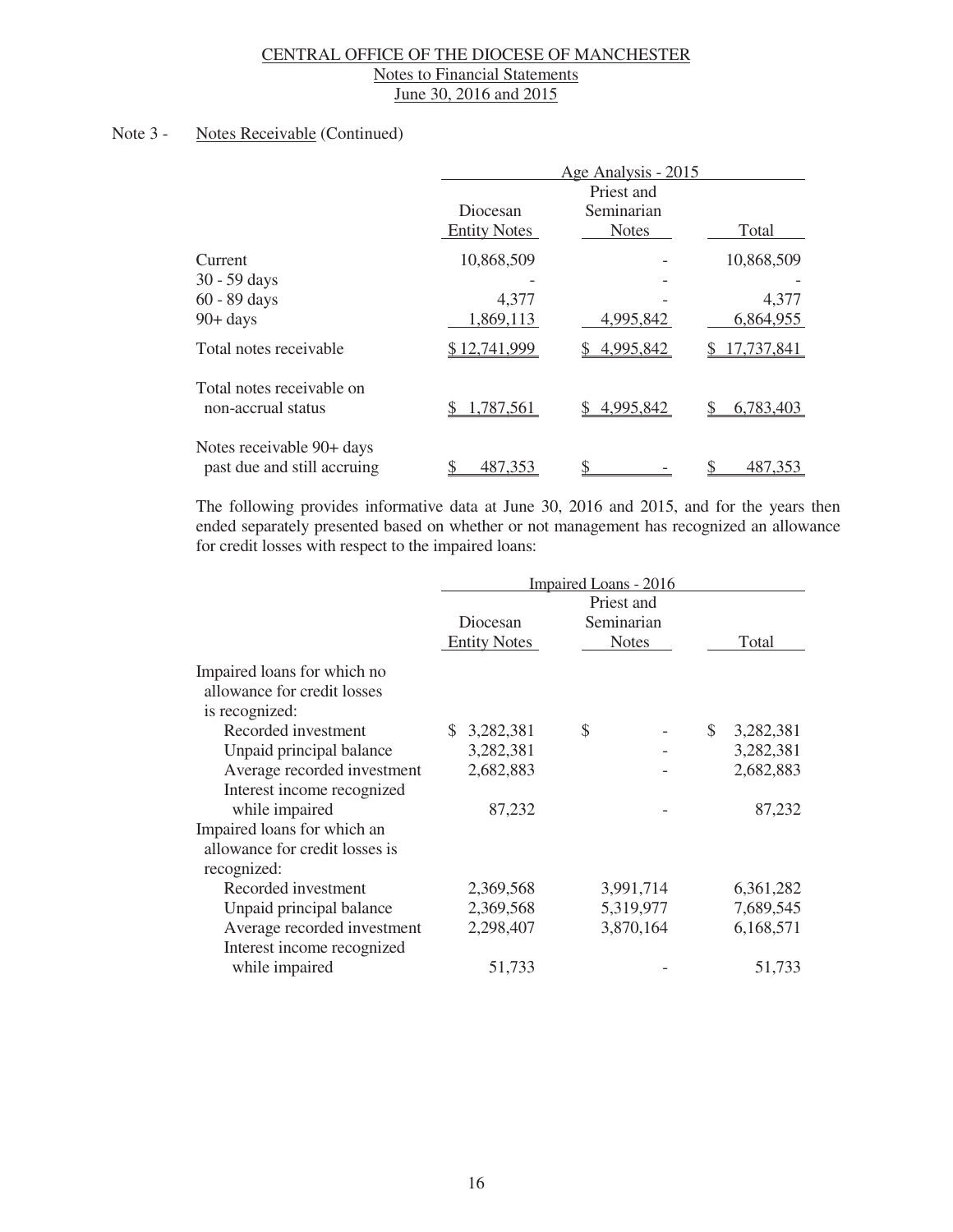# Note 3 - Notes Receivable (Continued)

|                                | Impaired Loans - 2015 |                     |    |              |    |           |
|--------------------------------|-----------------------|---------------------|----|--------------|----|-----------|
|                                |                       |                     |    | Priest and   |    |           |
|                                |                       | Diocesan            |    | Seminarian   |    |           |
|                                |                       | <b>Entity Notes</b> |    | <b>Notes</b> |    | Total     |
| Impaired loans for which no    |                       |                     |    |              |    |           |
| allowance for credit losses    |                       |                     |    |              |    |           |
| is recognized:                 |                       |                     |    |              |    |           |
| Recorded investment            | <sup>S</sup>          | 2,083,386           | \$ |              | \$ | 2,083,386 |
| Unpaid principal balance       |                       | 2,109,159           |    |              |    | 2,109,159 |
| Average recorded investment    |                       | 2,703,724           |    |              |    | 2,703,724 |
| Interest income recognized     |                       |                     |    |              |    |           |
| while impaired                 |                       | 33,075              |    |              |    | 33,075    |
| Impaired loans for which an    |                       |                     |    |              |    |           |
| allowance for credit losses is |                       |                     |    |              |    |           |
| recognized:                    |                       |                     |    |              |    |           |
| Recorded investment            |                       | 2,227,246           |    | 3,748,613    |    | 5,975,859 |
| Unpaid principal balance       |                       | 2,227,246           |    | 4,995,842    |    | 7,223,088 |
| Average recorded investment    |                       | 2,127,766           |    | 3,662,586    |    | 5,790,352 |
| Interest income recognized     |                       |                     |    |              |    |           |
| while impaired                 |                       | 45,983              |    |              |    | 45,983    |

The following reflects the allowance for losses, discounts, and the related recorded investment in notes receivable as of June 30, 2016 and 2015, respectively:

|                                                                            |                                 | 2016                                     |                      |  |
|----------------------------------------------------------------------------|---------------------------------|------------------------------------------|----------------------|--|
|                                                                            | Diocesan<br><b>Entity Notes</b> | Priest and<br>Seminarian<br><b>Notes</b> |                      |  |
| <b>Allowance for losses:</b>                                               |                                 |                                          |                      |  |
| Beginning balance<br>Provision                                             | 2,001,000<br>116,000            | 3,748,613<br>243,101                     | 5,749,613<br>359,101 |  |
| Ending balance                                                             | 2,117,000                       | 3,991,714                                | 6,108,714<br>S       |  |
| Ending balance: individually<br>evaluated for impairment                   | 1,915,000                       |                                          | 1,915,000            |  |
| Ending balance: aggregate<br>remaining balance evaluated<br>for impairment | 202,000                         | 3,991,714                                | 4,193,714            |  |
| Ending balance                                                             | 2,117,000                       | 3,991,714                                | 6,108,714<br>\$      |  |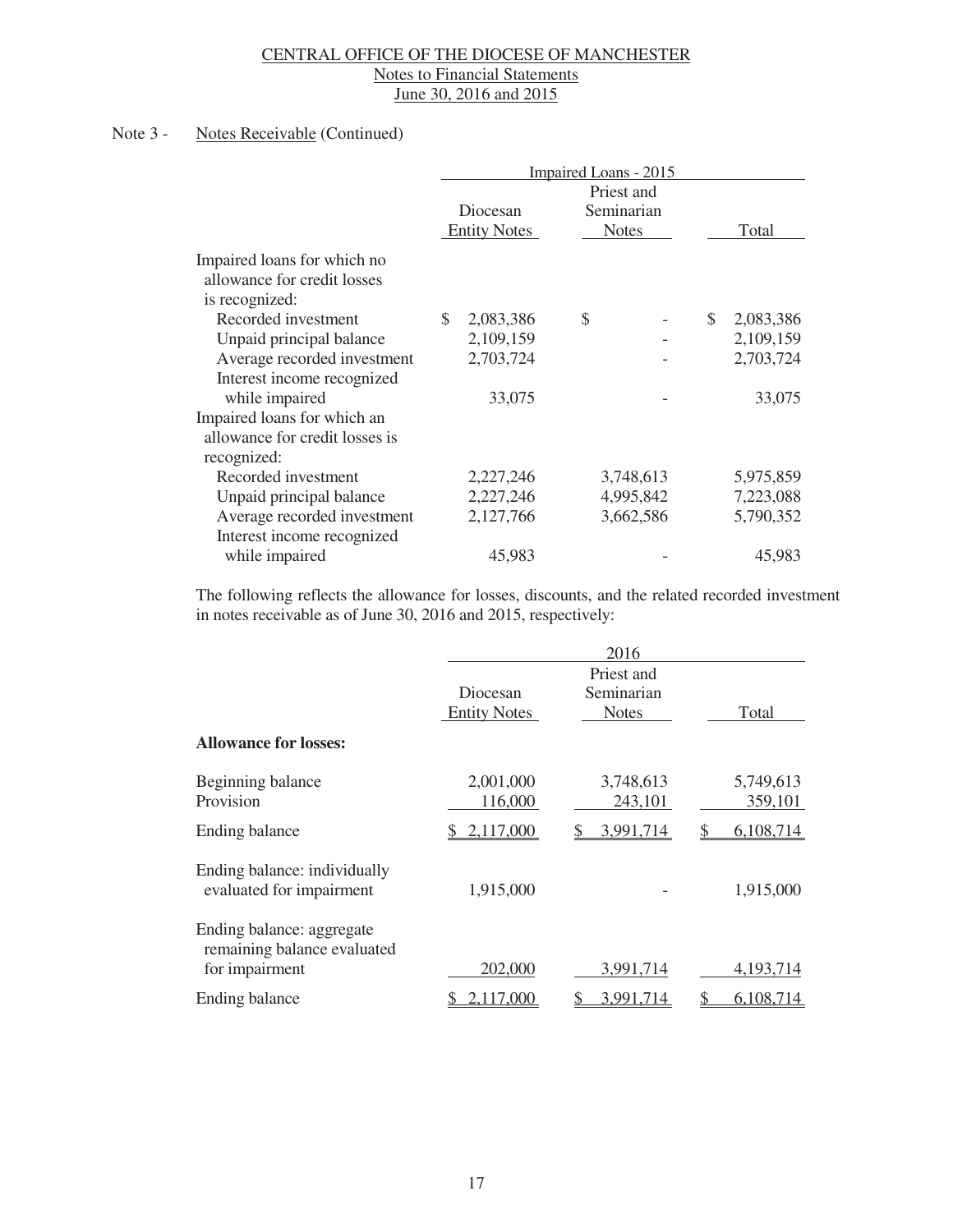# Note 3 - Notes Receivable (Continued)

|                                                                            |                                 | 2016                                     |                      |
|----------------------------------------------------------------------------|---------------------------------|------------------------------------------|----------------------|
|                                                                            |                                 | Priest and                               |                      |
|                                                                            | Diocesan                        | Seminarian                               |                      |
|                                                                            | <b>Entity Notes</b>             | <b>Notes</b>                             | Total                |
| <b>Discounts:</b>                                                          |                                 |                                          |                      |
| Beginning balance                                                          | 25,773                          | 1,247,229                                | 1,273,002            |
| Provision                                                                  | (25,773)                        | 81,034                                   | 55,261               |
| Ending balance                                                             | \$                              | 1,328,263                                | 1,328,263<br>\$      |
| Ending balance: individually<br>evaluated for impairment                   |                                 |                                          |                      |
| Ending balance: aggregate<br>remaining balance evaluated<br>for impairment |                                 | 1,328,263                                | 1,328,263            |
|                                                                            |                                 |                                          |                      |
| Ending balance                                                             | \$                              | 1,328,263                                | \$<br>1,328,263      |
| Recorded investment in notes receivable:                                   |                                 |                                          |                      |
| Ending balance: individually                                               |                                 |                                          |                      |
| evaluated for impairment                                                   | 5,651,948                       |                                          | 5,651,948            |
| Ending balance: aggregate<br>remaining balance evaluated                   |                                 |                                          |                      |
| for impairment                                                             | 6,729,989                       | 5,319,977                                | 12,049,966           |
| <b>Ending balance</b>                                                      | \$12,381,937                    | 5,319,977<br>S                           | \$<br>17,701,914     |
|                                                                            |                                 | 2015                                     |                      |
|                                                                            | Diocesan<br><b>Entity Notes</b> | Priest and<br>Seminarian<br><b>Notes</b> | Total                |
| <b>Allowance for losses:</b>                                               |                                 |                                          |                      |
| Beginning balance<br>Provision                                             | 1,775,000<br>226,000            | 3,576,560<br>172,053                     | 5,351,560<br>398,053 |
| <b>Ending balance</b>                                                      | 2,001,000                       | 3,748,613                                | \$<br>5,749,613      |
| Ending balance: individually<br>evaluated for impairment                   | 1,748,832                       |                                          | 1,748,832            |
| Ending balance: aggregate<br>remaining balance evaluated                   |                                 |                                          |                      |
| for impairment                                                             | <u>252,168</u>                  | <u>3,748,613</u>                         | <u>4,000,781</u>     |
| Ending balance                                                             | 2,001,000                       | 3,748,613                                | \$<br>5,749,613      |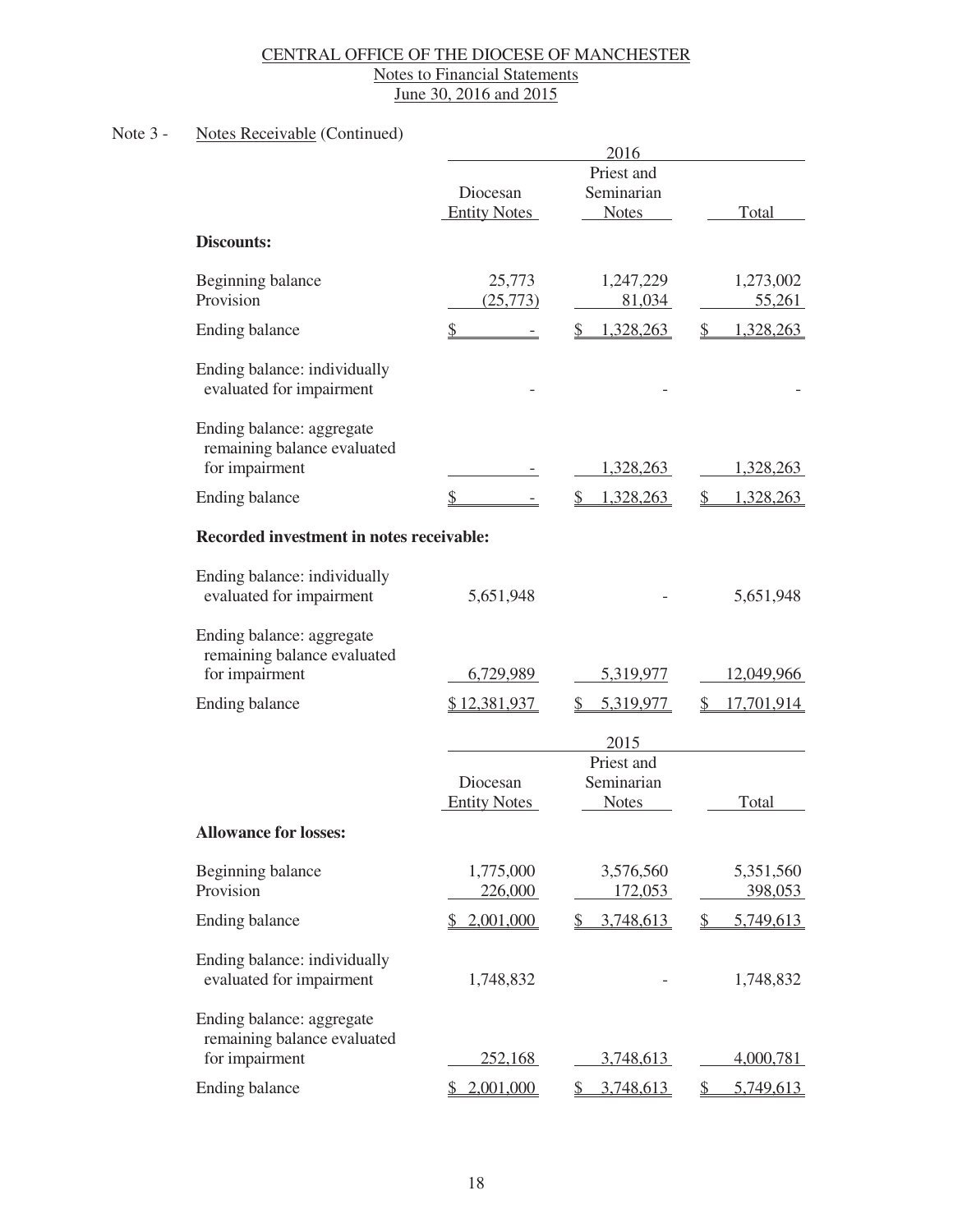# Note 3 - Notes Receivable (Continued)

|                                                                            | 2015                |                          |                     |  |  |
|----------------------------------------------------------------------------|---------------------|--------------------------|---------------------|--|--|
|                                                                            | Diocesan            | Priest and<br>Seminarian |                     |  |  |
|                                                                            | <b>Entity Notes</b> | <b>Notes</b>             | Total               |  |  |
| <b>Discounts:</b>                                                          |                     |                          |                     |  |  |
| Beginning balance<br>Provision                                             | 33,072<br>(7,299)   | 1,189,878<br>57,351      | 1,222,950<br>50,052 |  |  |
| Ending balance                                                             | 25,773              | 1,247,229                | \$<br>1,273,002     |  |  |
| Ending balance: individually<br>evaluated for impairment                   | 25,773              |                          | 25,773              |  |  |
| Ending balance: aggregate<br>remaining balance evaluated<br>for impairment |                     | 1,247,229                | 1,247,229           |  |  |
| Ending balance                                                             | 25,773              | 1,247,229                | \$<br>1,273,002     |  |  |
| Recorded investment in notes receivable:                                   |                     |                          |                     |  |  |
| Ending balance: individually<br>evaluated for impairment                   | 4,336,405           |                          | 4,336,405           |  |  |
| Ending balance: aggregate<br>remaining balance evaluated<br>for impairment | 8,405,594           | 4,995,842                | 13,401,436          |  |  |
| Ending balance                                                             | \$12,741,999        | 4,995,842<br>\$          | 17,737,841<br>\$    |  |  |

There were no changes to the accounting policy for notes receivable for the years ended June 30, 2016 and 2015. There were no purchases, sales, or reclassifications of notes receivables for the years ended June 30, 2016 and 2015.

# Note 4 - Related Party Transactions

 Since January 2014, the Central Office rents space at the property located at the St. Joseph Cathedral Parish, a Diocesan entity, for the purpose of storing its archive files. Prior to that time, the Central Office rented space at the Diocesan Bureau of Housing, Inc. for that purpose. The total rent paid was \$4,320 in 2016 and 2015.

 The Central Office enters into various transactions with New Hampshire Catholic Charities, also a Diocesan entity, which has its main office located in facilities owned and shared by the Central Office. Below is a summary of rent and program related expenses paid to New Hampshire Catholic Charities:

|                    | 2016 |         | 2015         |         |
|--------------------|------|---------|--------------|---------|
| Rent received      |      | 113.700 | <sup>S</sup> | 108,660 |
| Program costs paid |      | 32,400  |              | 35,600  |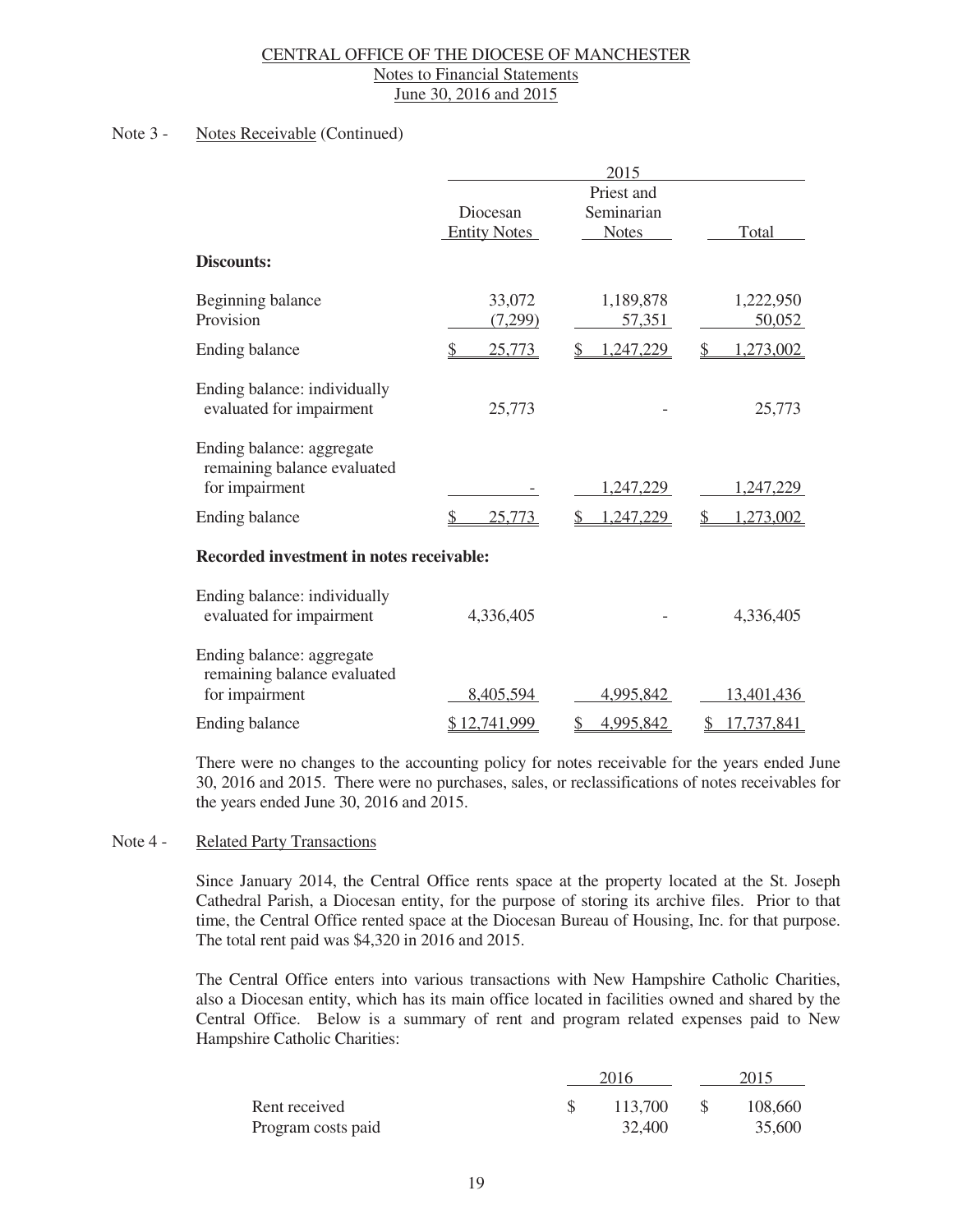# Note 4 - Related Party Transactions (Continued)

 The Central Office receives assessment revenue from parishes for specific programs and administrative and other services. In addition, the Central Office receives revenue from affiliates (parishes, schools, cemeteries, diocesan employee benefit plans, diocesan housing entities, and New Hampshire Catholic Charities) for insurance coverage and provides grants and subsidies to certain parishes, schools and mission churches to support their programs. A summary of these transactions is as follows:

|                                      | 2016      | 2015      |
|--------------------------------------|-----------|-----------|
| Assessments received (excluding)     |           |           |
| insurance)                           | 6,019,701 | 6,015,147 |
| Insurance revenue (see Note 8)       | 5,341,448 | 5,323,268 |
| Grants, subsidies and donations paid | 1,887,988 | 2,111,688 |
| Investment management fees earned    | 205,873   | 236,721   |

 Amounts due from the parishes and other affiliates, primarily for assessments, insurance and interest (net of allowance) was \$623,943 and \$639,145 at June 30, 2016 and 2015, respectively. Amounts due to the parishes and other affiliates at June 30, 2016 and 2015 were \$191,341 and \$180,761, respectively.

 Assets of the Central Fund (Note 2) are held for the benefit of other related entities and funds as described in Note 5.

The Central Office participates in the Roman Catholic Bishop of Manchester Employee Benefit Plan and Trust (the Plan) which is managed and overseen by the Diocese. The Plan provides health, dental, life and disability insurance benefits. Total expense incurred and paid to the Plan during 2016 and 2015 was approximately \$361,000 and \$379,000, respectively.

The Central Office provides certain administrative services related to the operation of the Plan. The amount billed to the Plan was \$84,000 in 2016 and 2015.

#### Note 5 - Deposits Payable

 The Central Office holds deposits from its various parishes, schools and other entities within the Diocese. Interest is paid on these deposits at a rate of 1.0% in 2016 and 2015. Amounts are due on demand. Interest expense on deposits was \$406,651 and \$414,763 for 2016 and 2015, respectively. In addition, the Central Office maintains the pooled investments on behalf of the Sick Priests Fund and on behalf of various parishes. The deposits payable at June 30, 2016 and 2015 consist of the following:

|                                | 2016       | 2015       |
|--------------------------------|------------|------------|
| Due to:                        |            |            |
| Parishes                       | 32,118,342 | 30,663,518 |
| Cemeteries                     | 9,788,223  | 9,105,302  |
| Schools                        | 8,064,360  | 8,667,573  |
| <b>Sick Priests Fund</b>       | 2,436,021  | 2,199,573  |
| <b>Other Diocesan entities</b> | 1,457,007  | 1,292,070  |
|                                | 53,863,953 | 51,928,036 |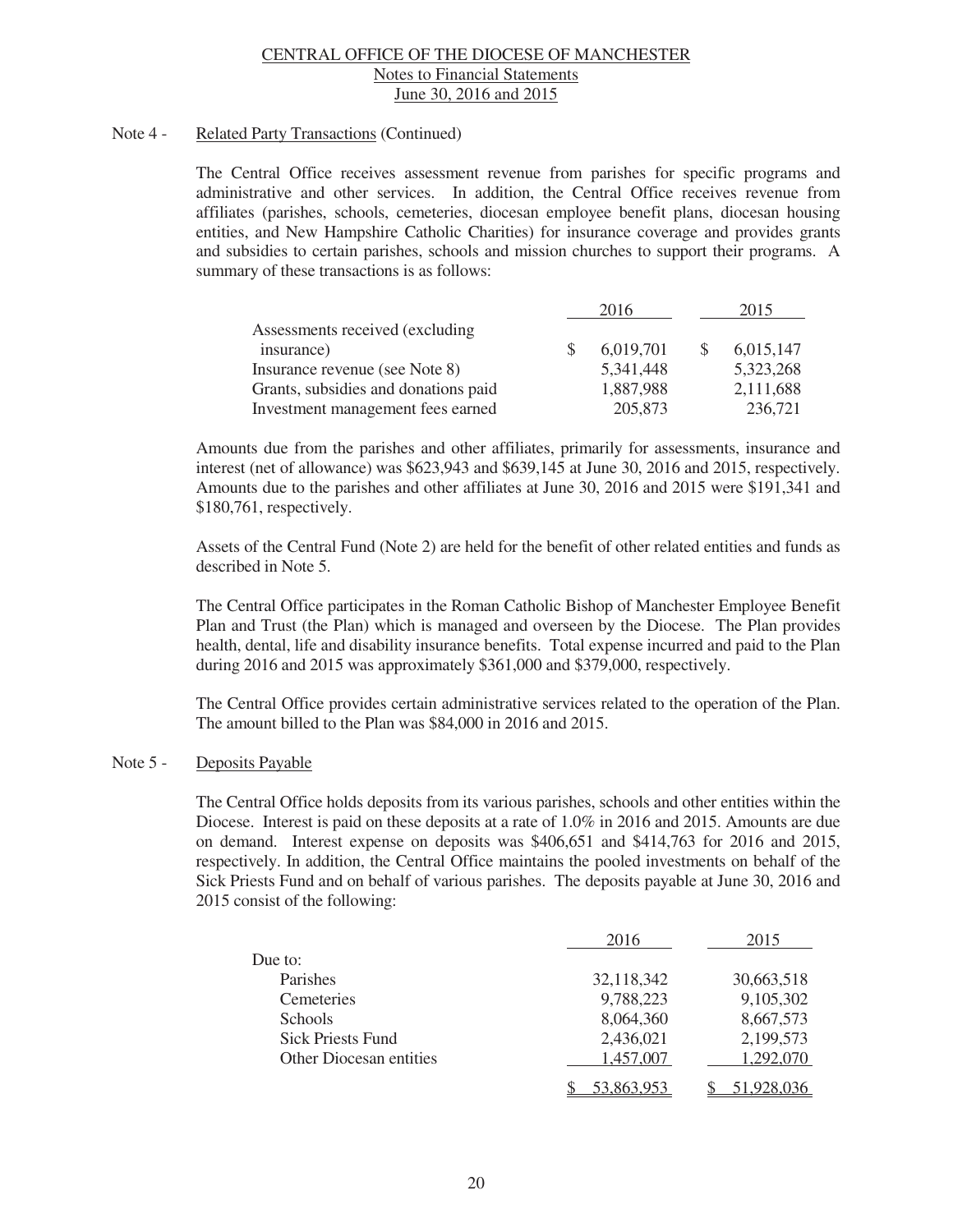# Note 6 - Mortgage Note Payable

The Central Office has issued a 15-year mortgage note to an insurance company which is payable in equal monthly installments for principal and interest of \$37,974 through October 2025. The note bears interest at 6% and is collateralized by a first mortgage interest in certain real estate owned by the Diocese.

Interest expense for this loan amounted to \$202,072 and \$216,805 during 2016 and 2015, respectively. The principal balance due was \$3,228,354 and \$3,481,967, at June 30, 2016 and 2015, respectively.

The scheduled future principal payments due on this note are as follows:

| Fiscal year |           |
|-------------|-----------|
| 2017        | 269,286   |
| 2018        | 285,895   |
| 2019        | 303,528   |
| 2020        | 322,249   |
| 2021        | 342,125   |
| Thereafter  | 1,705,271 |
|             | 3,228,354 |

#### Note 7 - Retirement Benefits

# (A) Diocesan Administration Employees

The Central Office has a tax-deferred annuity plan under Internal Revenue Code Section 403(b) for the benefit of its eligible diocesan administration employees. Contributions to the plan are based on 3% of eligible wages. Total contributions to this plan during 2016 and 2015 amounted to \$81,966 and \$84,750, respectively.

# (B) Diocesan Priests

On June 27, 2007, the Diocese established the Diocesan Priest Retirement Plan (the Plan) and the Diocesan Priest Retirement Trust Fund (the Trust) for the purpose of funding the retirement benefits of retired priests incardinated in the Diocese of Manchester who are granted permission by the Bishop of Manchester to retire. Under the Plan, retired priests receive a monthly stipend, medical and dental coverage, and are eligible for personal automobile insurance reimbursement. Priests born on or before 1948 are eligible to request retirement from the Bishop of Manchester at the earlier of attainment of age 68 or completion of 40 years of service; priests born between 1949 and 1956 (inclusive) are eligible to request retirement at age 70; priests born between 1957 and 1970 (inclusive) are eligible to request retirement at age 71; priests born during or after 1971 are eligible to request retirement at age 72. Earlier retirement is permitted only with the approval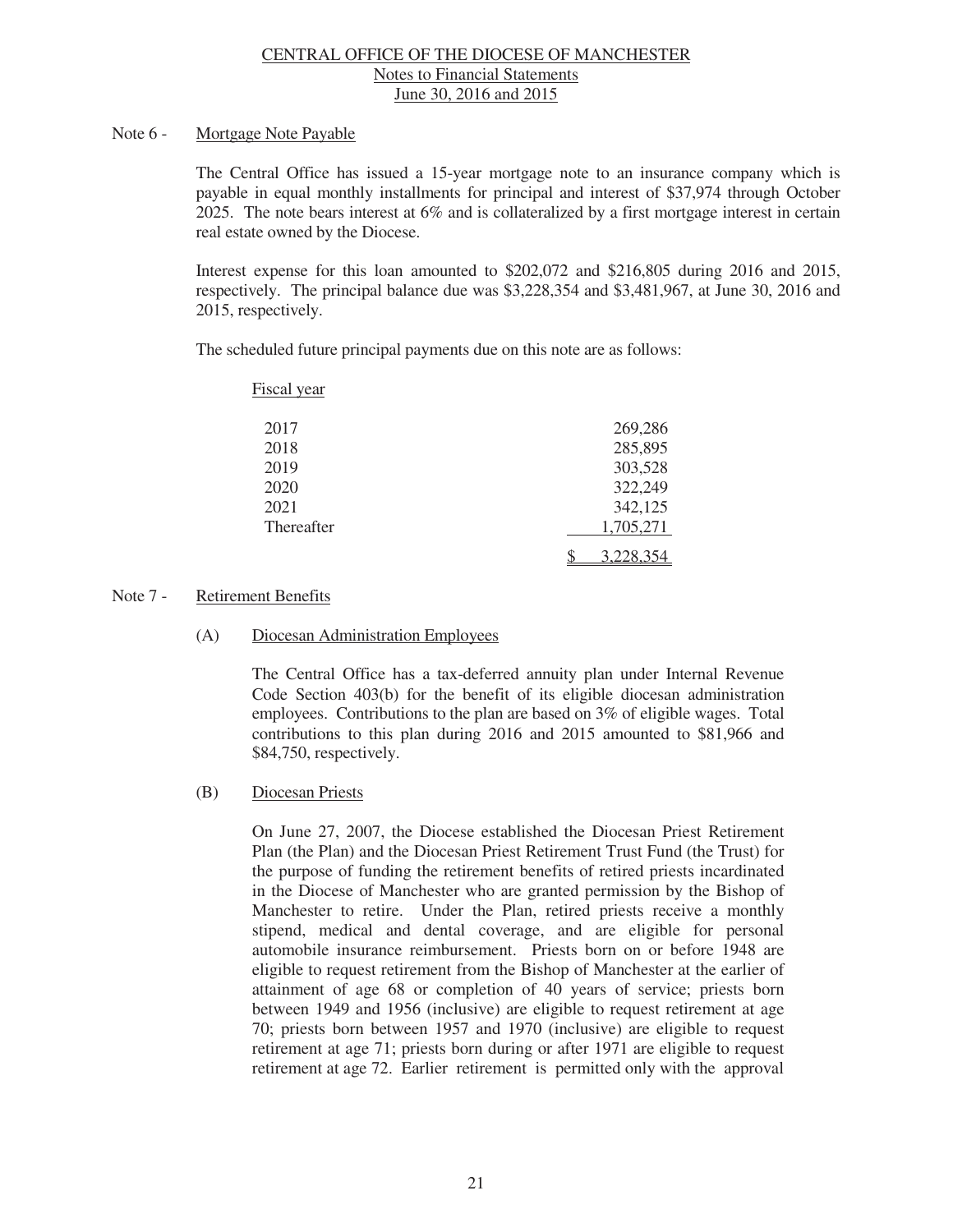# Note 7 - (B) Diocesan Priests (Continued)

of the Bishop. In accordance with the terms of the Plan, the Central Office assumed the obligations of the Plan, including the unfunded benefit obligation as of the date the Plan was established. In addition, the Central Office has recognized the unfunded obligation of the retirement plan in its statements of financial position in accordance with accounting principles generally accepted in the United States of America.

In addition to the benefits provided by the Trust, the Diocese also provides prescription drug coverage through its Medical Insurance Fund. Benefits are paid from the unrestricted (designated) assets of the Central Office and not from the Diocesan Priest Retirement Fund.

The Diocese also established a sustenance program (the Sustenance Program) for priests ineligible for public ecclesiastical ministry for whom the Diocese retains a responsibility of sustenance. These priests receive a monthly stipend, medical and dental coverage and are eligible for personal automobile insurance reimbursement. Benefits are paid from the unrestricted (undesignated) assets of the Central Office, not from the Diocesan Priest Retirement Fund or Diocesan assessment revenue from parishes.

Effective July 1, 2015, the monthly stipend increased from \$1,550 to \$1,600 for retired priests and from \$1,950 to \$2,000 for retired Bishops. This resulted in an increase of \$490,985 to the priest retirement benefit obligation.

The actuarial assumptions for the mortality, discount rates, and trend rates were changed during the year ended June 30, 2016. The changes in these actuarial assumptions increased the priest retirement obligation by approximately \$1,207,000.

The actuarial assumptions for the mortality and discount rate were changed during the year ended June 30, 2015. The changes in these actuarial assumptions increased the priest retirement benefit obligation by approximately \$2,005,000.

The following information relates to the Diocesan Priest Retirement Plan, Medical Insurance Fund and Sustenance Program, and includes amounts determined as of June 30, 2016 and 2015 measurement dates:

|                                                  |                     | 2016              |                             |                                                              | 2015              |                       |
|--------------------------------------------------|---------------------|-------------------|-----------------------------|--------------------------------------------------------------|-------------------|-----------------------|
|                                                  | Diocesan<br>Priests | Medical           |                             | Diocesan<br>Priests                                          | Medical           |                       |
|                                                  | Retirement<br>Plan  | Insurance<br>Fund | Sustenance<br>Program       | Retirement<br>Plan                                           | Insurance<br>Fund | Sustenance<br>Program |
| Projected benefit<br>obligation<br>Fair value of | (22, 592, 224)      |                   | $(1,712,315)$ $(1,897,659)$ | (22,719,711)                                                 | (1,657,771)       | (1,933,599)           |
| plan assets                                      | 9.718.242           |                   |                             | 9.026.891                                                    |                   |                       |
| Funded status                                    | \$(12,873,982)      |                   |                             | $$(1,712,315)$ $$(1,897,659)$ $$(13,692,820)$ $$(1,657,771)$ |                   | \$(1,933,599)         |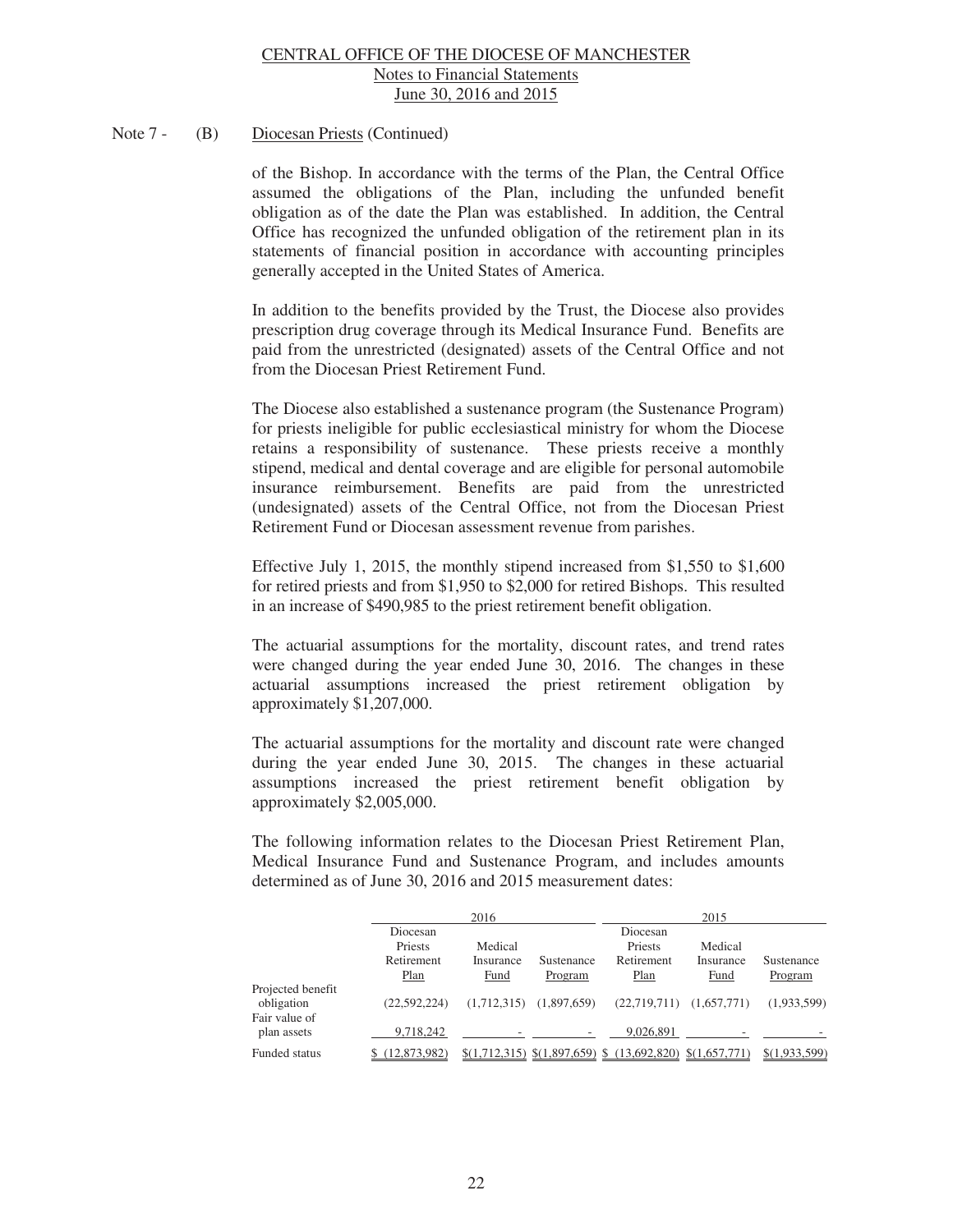# Note 7 - (B) Diocesan Priests (Continued)

The accrued postretirement benefit expense for the Diocesan Priest Retirement Plan at June 30, 2016 and 2015 is as follows:

|                                 | 2016         | 2015         |
|---------------------------------|--------------|--------------|
| Funded status                   | (12,873,982) | (13,692,820) |
| Unrecognized prior service cost | 1,697,617    | 1,818,546    |
| Unrecognized net loss           | 3,951,407    | 3,572,853    |
| Accrued postretirement benefit  |              |              |
| expense                         | (7,224,958)  | (8,301,421)  |

Significant assumptions at June 30, 2016 and 2015 include:

|                                                         |                                               | 2016                         |                                                                            | 2015                                      |                                                                            |                              |
|---------------------------------------------------------|-----------------------------------------------|------------------------------|----------------------------------------------------------------------------|-------------------------------------------|----------------------------------------------------------------------------|------------------------------|
|                                                         | Diocesan<br>Priests<br>Retirement<br>Plan     | Medical<br>Insurance<br>Fund | Sustenance<br>Program                                                      | Diocesan<br>Priests<br>Retirement<br>Plan | Medical<br>Insurance<br><b>Fund</b>                                        | Sustenance<br><b>Program</b> |
| Discount rate                                           | 3.50%                                         | 3.50%                        | 3.50%                                                                      | 4.13%                                     | 4.13%                                                                      | 4.13%                        |
| Expected return on                                      |                                               |                              |                                                                            |                                           |                                                                            |                              |
| plan assets<br>Annual cost<br>increases:<br>Medical and | 6.5%                                          | N/A                          | N/A                                                                        | 6.5%                                      | N/A                                                                        | N/A                          |
| dental                                                  | $6.0\%$ trending $6.0\%$ trending<br>to $4\%$ | to $4\%$                     | 6.0% trending<br>to $4\%$                                                  | 5.5% trending<br>to $4\%$                 | 5.5% trending<br>to $4\%$                                                  | 5.5% trending<br>to $4\%$    |
| Automobile<br>insurance                                 |                                               |                              |                                                                            |                                           |                                                                            |                              |
| premiums<br>Year that the rate                          | 3%                                            | N/A                          | 3%                                                                         | 3%                                        | N/A                                                                        | 3%                           |
| reaches the ultimate                                    |                                               |                              |                                                                            |                                           |                                                                            |                              |
| trend rate                                              | 2020                                          | 2020                         | 2020                                                                       | 2018                                      | 2018                                                                       | 2018                         |
| Rate of compensation<br>increase                        | N/A                                           | N/A                          | N/A                                                                        | N/A                                       | N/A                                                                        | N/A                          |
| Mortality                                               |                                               |                              | RP-2014 Mortality Table projected fully<br>generational with scale MP-2015 |                                           | RP-2014 Mortality Table projected fully<br>generational with scale MP-2014 |                              |
| Benefit cost<br>Employer<br>contributions               | 961,114                                       | 54,544                       | 136,995                                                                    | 814,776                                   | 49,143                                                                     | (14, 847)                    |
| and donations<br>Participant                            | 1,806,737                                     |                              | 172,935                                                                    | 1,644,192                                 |                                                                            | 188,167                      |
| contributions                                           | 51,250                                        |                              |                                                                            | 52,600                                    |                                                                            |                              |
| Benefits paid                                           | 1,124,863                                     | 32,769                       | 172,935                                                                    | 1,249,506                                 | 46,333                                                                     | 188,167                      |
|                                                         |                                               |                              | The net periodic pension cost consists of:                                 |                                           |                                                                            |                              |
|                                                         |                                               |                              |                                                                            | 2016                                      |                                                                            | 2015                         |
|                                                         | Diocesan Priest Retirement Plan:              |                              |                                                                            |                                           |                                                                            |                              |
|                                                         | Amortization of prior service costs           |                              |                                                                            | 120,929                                   |                                                                            | 93,000                       |
|                                                         | Investment return                             |                              |                                                                            | (555,507)                                 |                                                                            | (542, 681)                   |
|                                                         |                                               |                              |                                                                            |                                           |                                                                            |                              |
|                                                         | Current service cost                          |                              |                                                                            | 396,880                                   |                                                                            | 355,198                      |
|                                                         | Interest cost                                 |                              |                                                                            | 908,410                                   |                                                                            | 904,494                      |
|                                                         | Amortization of gains or losses               |                              |                                                                            | 90,402                                    |                                                                            | 4,764                        |
|                                                         | Medical insurance fund                        |                              |                                                                            | 54,544                                    |                                                                            | 49,143                       |
|                                                         | Total                                         |                              |                                                                            | \$<br>1,015,658                           | \$                                                                         | 863,918                      |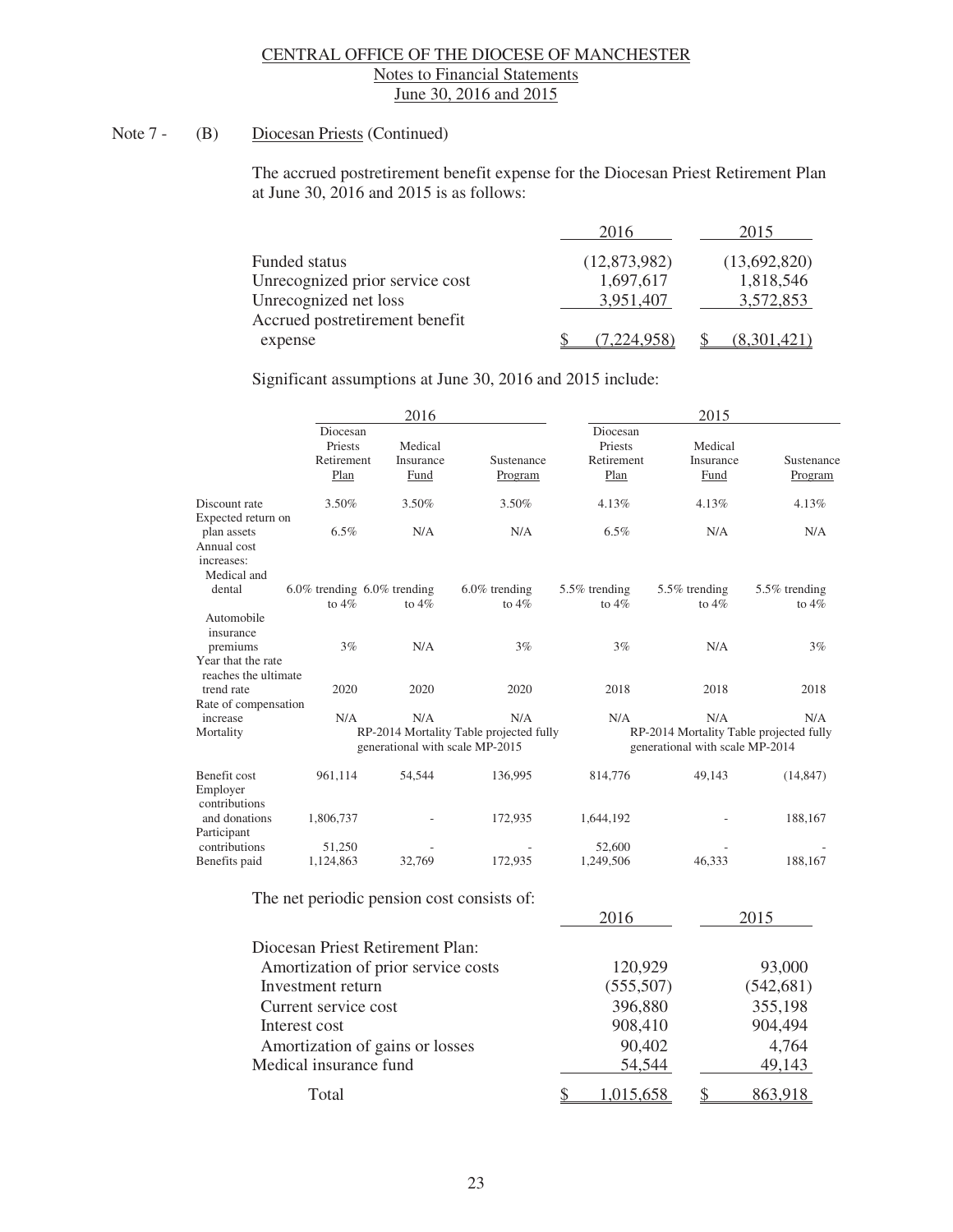# Note 7 - (B) Diocesan Priests (Continued)

Retirement-related changes for the Diocesan Priest Retirement Plan other than net periodic pension costs consist of:

|                                                    | 2016        | 2015        |
|----------------------------------------------------|-------------|-------------|
| Amortization of prior service costs                | (120, 929)  | (93,000)    |
| Current year net (gain) loss not yet<br>recognized | (534,160)   | 1,136,884   |
| Funding by affiliates                              | (1,124,863) | (1,249,506) |
|                                                    | 79.952      | (205, 622)  |

The accumulated benefit obligations were as follows:

|                                |  |                          | Diocesan Priests<br>Medical<br>Retirement<br>Insurance<br>Plan<br>Fund |                    | Sustenance<br>Program |                        |
|--------------------------------|--|--------------------------|------------------------------------------------------------------------|--------------------|-----------------------|------------------------|
| June 30, 2016<br>June 30, 2015 |  | 20,000,910<br>20,299,855 |                                                                        | 983,600<br>993.685 |                       | 1.656.690<br>1,686,496 |

The Central Office expects to contribute approximately \$1,694,000 to the Retirement Plan during the year ending June 30, 2017. Benefits expected to be paid during the ensuing five years and five years thereafter are as follows:

|               | Diocesan Priests<br>Retirement<br>Plan | Medical<br>Insurance<br>Fund |   | Sustenance<br>Program |
|---------------|----------------------------------------|------------------------------|---|-----------------------|
| 2017          | \$<br>1,398,000                        | \$<br>67,405                 | S | 149,739               |
| 2018          | 1,436,000                              | 72,569                       |   | 143,806               |
| 2019          | 1,419,000                              | 74,826                       |   | 166,024               |
| 2020          | 1,404,000                              | 76,860                       |   | 159,500               |
| 2021          | 1,369,000                              | 77,465                       |   | 152,518               |
| $2022 - 2026$ | 6,923,000                              | 426,567                      |   | 652,950               |

 Assets of the Trust are invested with other marketable securities and hedge funds of the Central Office and its affiliated agencies (Note 2). The Central Office's investment policy with respect to assets of the Trust is consistent with the policy outlined in Note 2.

The expected rate of return on Plan assets was developed in consultation with the Plan's investment advisors and is based upon their assessment of expected future returns.

 See Note 11 for a discussion of the fair value measurements of the Diocesan Priest Retirement Plan investments.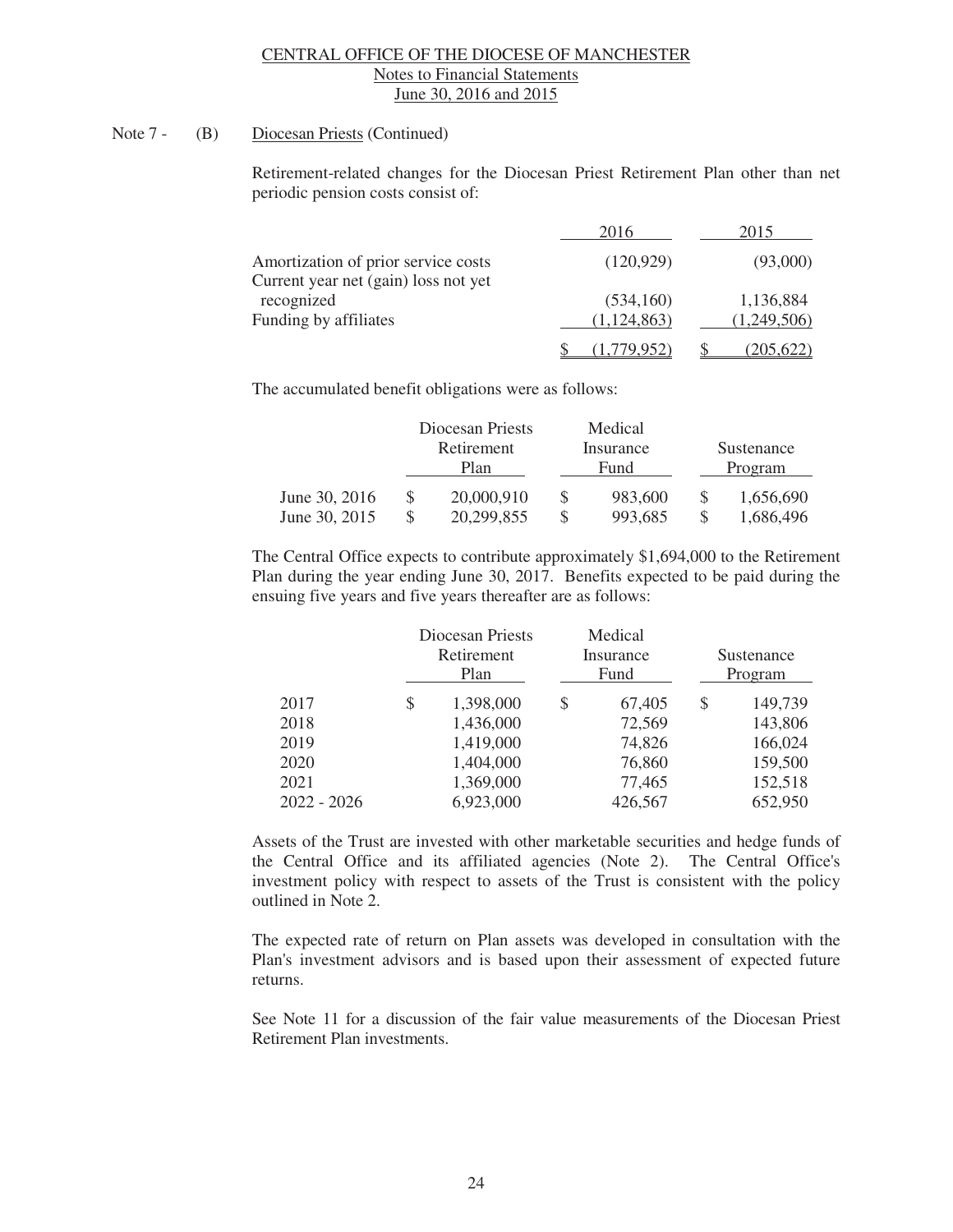## Note 7 - (B) Diocesan Priests (Continued)

 The following table sets forth by level, within the fair value hierarchy, the valuation techniques used to determine the fair value of these investments as of June 30, 2016 and 2015:

|                                |             |              | 2016    |                     |             |
|--------------------------------|-------------|--------------|---------|---------------------|-------------|
|                                | Level 1     | Level 2      | Level 3 | Net Asset<br>Value* | Total       |
| Money market funds             |             | 406,040      |         |                     | 406,040     |
| Equity securities:             |             |              |         |                     |             |
| Domestic                       | 2,302,161   |              |         |                     | 2,302,161   |
| International and emerging     |             |              |         |                     |             |
| markets                        | 1,236,187   |              |         |                     | 1,236,187   |
| Fixed income securities:       |             |              |         |                     |             |
| Corporate bonds                |             | 2,172,837    |         |                     | 2,172,837   |
| Government securities          |             | 336,623      |         |                     | 336,623     |
| Certificates of deposit        |             | 948,061      |         |                     | 948,061     |
| Preferred stock                | 2,853       |              |         |                     | 2,853       |
| Alternative investments:       |             |              |         |                     |             |
| Real estate investment trusts  | 395,580     |              |         |                     | 395,580     |
| Total assets in the fair value |             |              |         |                     |             |
| hierarchy                      | 3,936,781   | 3,863,561    |         |                     | 7,800,342   |
| Hedge funds                    |             |              |         | 1.708.791           | 1,708,791   |
| Investments at fair value      | \$3,936,781 | \$ 3,863,561 | \$      | ,708,791            | \$9,509,133 |

|                                | 2015         |             |         |                     |             |
|--------------------------------|--------------|-------------|---------|---------------------|-------------|
|                                | Level 1      | Level 2     | Level 3 | Net Asset<br>Value* | Total       |
| Money market funds             |              | 438,318     |         |                     | 438,318     |
| Equity securities:             |              |             |         |                     |             |
| Domestic                       | 2,367,634    |             |         |                     | 2,367,634   |
| International and emerging     |              |             |         |                     |             |
| markets                        | 1,006,874    |             |         |                     | 1,006,874   |
| Fixed income securities:       |              |             |         |                     |             |
| Corporate bonds                |              | 1,690,398   |         |                     | 1,690,398   |
| Government securities          |              | 1,084,118   |         |                     | 1,084,118   |
| Certificates of deposit        |              | 370,055     |         |                     | 370,055     |
| Preferred stock                | 2,695        |             |         |                     | 2,695       |
| Alternative investments:       |              |             |         |                     |             |
| Real estate investment trusts  | 339,517      |             |         |                     | 339,517     |
| Total assets in the fair value |              |             |         |                     |             |
| hierarchy                      | 3,716,720    | 3,582,889   |         |                     | 7,299,609   |
| Hedge funds                    |              |             |         | 1,682,314           | 1,682,314   |
| Investments at fair value      | \$ 3,716,720 | \$3,582,889 | \$      | 1,682,314           | \$8,981,923 |

\* In accordance with current accounting standards certain investments that were measured at net asset value per share (or its equivalent) have not been classified in the fair value hierarchy. The fair value amounts presented in this table are intended to permit reconciliation of the fair value hierarchy to the line items presented in the statements of financial position (see Note 11).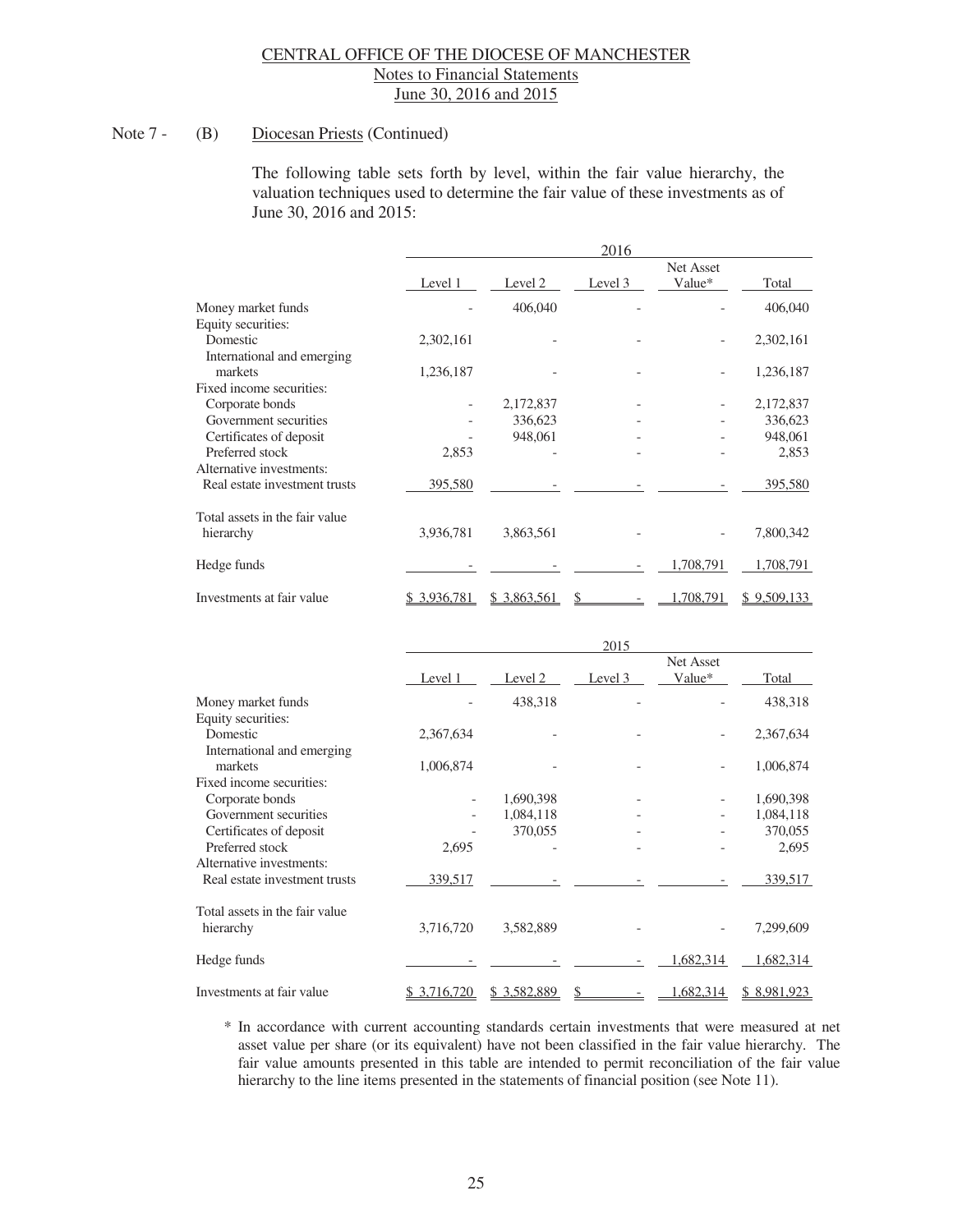# Note 8 - **Insurance**

 The Diocese is partially self-insured for claims incurred, with respect to property, liability and automobile insurance coverage which is administered by the Central Office. The Diocese was self-insured for workers' compensation from September 1972 through June 1997. Included in cash held for restricted purposes is approximately \$129,000, which is on deposit with a fiduciary and is bound by a Security Deposit Agreement in accordance with New Hampshire state law.

 In consultation with its actuary, the Central Office has obtained policies with certain deductibles from commercial insurers to reduce financial exposure to risk, however, the Central Office remains primarily responsible to affiliated entities for the payment of claims. The Central Office pays claims on all losses arising from a single occurrence. Insurers then reimburse the portion of any claim in excess of the retention limit, subject to limits stated in the policy.

 The Central Office records a liability for unpaid claims based on amounts due on settlements, and case base estimates of reported losses, plus supplemental amounts for incurred but not reported losses (IBNR) calculated based on loss projections using actuarial analysis and studies of historical loss experience. Amounts due from insurance companies on settled claims were \$43,604 and \$125,341 at June 30, 2016 and 2015, respectively, and have been recorded as insurance receivable in the accompanying statements of financial position.

|                                                |                                                   | 2016               |                                              |
|------------------------------------------------|---------------------------------------------------|--------------------|----------------------------------------------|
| Type                                           | Claims<br>Payable, net                            | <b>IBNR</b>        | Total                                        |
| Liability<br>Property<br>Workers' compensation | 561,641<br>85,388<br>2,039,178<br>2,686,207<br>\$ | 235,978<br>312,721 | 797,619<br>398,109<br>2,039,178<br>3,234,906 |
|                                                | Claims                                            | 548,699<br>2015    |                                              |
| Type                                           | Payable, net                                      | <b>IBNR</b>        | Total                                        |
| Liability<br>Property<br>Workers' compensation | 800,424<br>178,626<br>2,213,719                   | 406,818<br>245,132 | 1,207,242<br>423,758<br>2,213,719            |
|                                                | 3,192,769                                         | 651,950            | 3,844,719                                    |

The following summarizes the estimated liability for unpaid claims at June 30, 2016 and 2015:

 While the Central Office believes that the amounts reported represent its best estimate of the amount necessary to cover the ultimate cost of these claims, these estimates are subject to change. Any change in estimates is made in consultation with an actuary and is recorded in the year the change is determined.

 Claims and legal expense paid for all of the above coverages amounted to approximately \$1,505,000 and \$751,000 in 2016 and 2015, respectively.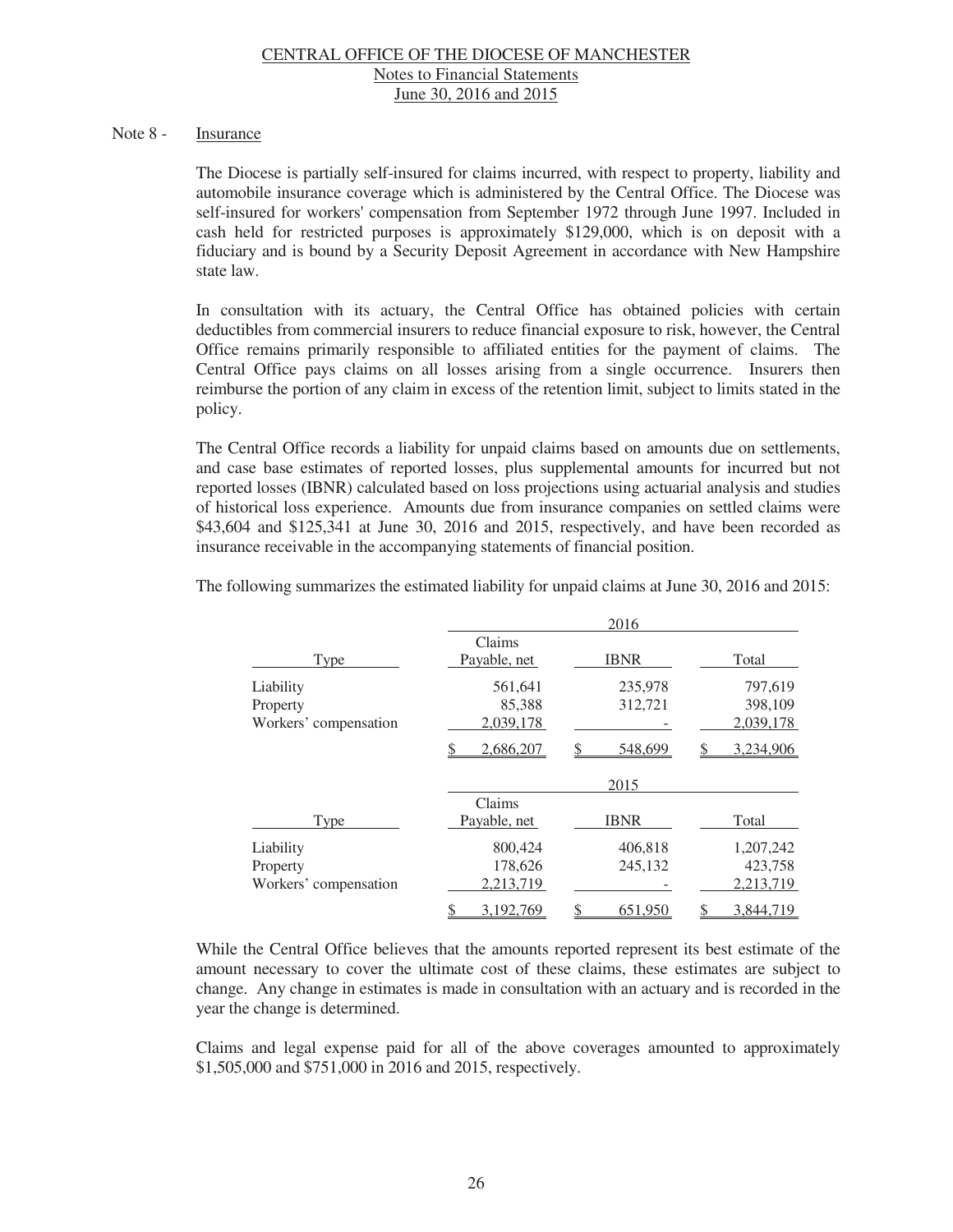## Note 9 - Contingencies

Through June 30, 2016, numerous claims and lawsuits have been filed against the Diocese of Manchester in connection with reports of sexual misconduct with minors by some priests and others associated with the Diocese.

The Diocese has entered into settlement agreements with a substantial number of the complainants. Under the terms of the agreements through June 30, 2016, the Diocese has agreed to pay \$26,237,717 to the complainants, and the complainants have agreed to withdraw their claims. The cost of the settlements, including a provision for pending settlements, net of estimated insurance recoveries of approximately \$8,813,000, has been provided for as an expense in the year in which the liability for payment was determined to be probable and the amount was subject to reasonable estimation.

The accompanying financial statements include an estimated liability for the remaining reported claims and an estimate of the liability relating to unreported claims. As discussed in Note 8, it is possible that these estimates will change in the near term, and these changes may be material to the financial statements.

# Note 10 - Risk and Uncertainties

 The Central Office invests in various investment securities. Investment securities are exposed to various risks such as interest rate, market and credit risks. Due to the level of risk associated with certain investment securities, it is at least reasonably possible that changes in the values of investment securities will occur in the near term and that such changes could materially affect the investment balances.

#### Note 11 - Fair Value Measurements

Accounting principles generally accepted in the United States of America establishes a fair value hierarchy that prioritizes the inputs to valuation techniques used to measure fair value. This hierarchy consists of three broad levels: Level 1 inputs consist of unadjusted quoted prices in active markets for identical assets and have the highest priority; Level 2 inputs consist of quoted prices for similar assets in active markets, quoted prices for identical or similar assets in inactive markets, observable inputs other than quoted market prices or inputs that are derived principally from or corroborated by observable market data by correlation or other means; and Level 3 inputs consist of inputs that are unobservable and significant to the fair value measurement and have the lowest priority. The Central Office uses appropriate valuation techniques based on available inputs to measure the fair value of its investments. An asset's fair value measurement level within the fair value hierarchy is based on the lowest level of any input that is significant to the fair value measurement. Valuation techniques must maximize the use of observable inputs and minimize the use of unobservable inputs.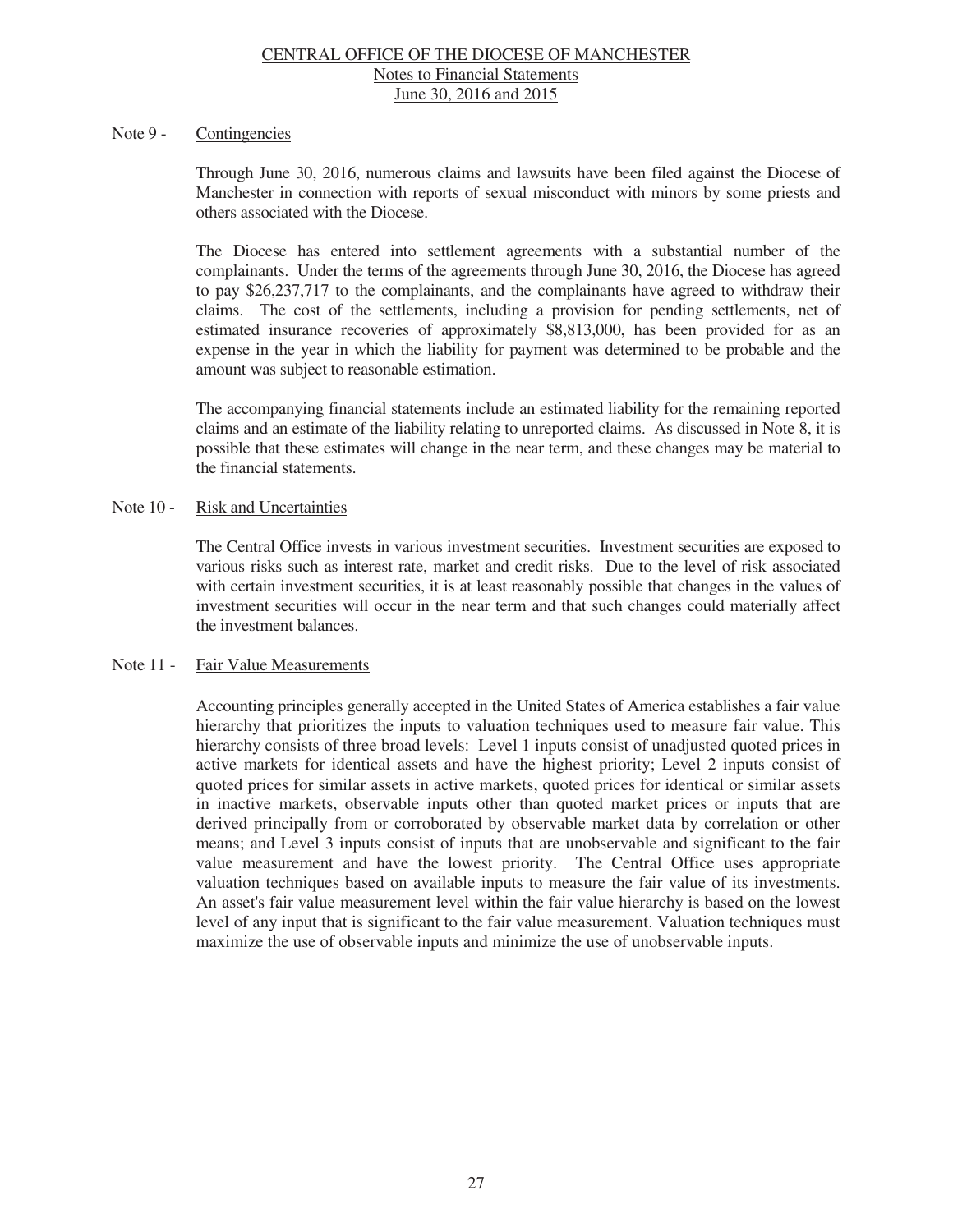#### Note 11 - Fair Value Measurements (Continued)

The following table sets forth by level, within the fair value hierarchy, the valuation techniques used to determine the fair value of the Central Office's assets as of June 30, 2016 and 2015.

|                                |            |              | 2016      |                     |              |
|--------------------------------|------------|--------------|-----------|---------------------|--------------|
|                                | Level 1    | Level 2      | Level 3   | Net Asset<br>Value* | Total        |
| Money market funds             |            | 2,988,493    |           |                     | 2,988,493    |
| Equity securities:             |            |              |           |                     |              |
| Domestic                       | 17,090,628 |              | 213,398   |                     | 17,304,026   |
| International and              |            |              |           |                     |              |
| emerging markets               | 9,082,441  |              |           |                     | 9,082,441    |
| Fixed income securities:       |            |              |           |                     |              |
| Corporate bonds                |            | 15,961,081   |           |                     | 15,961,081   |
| Government securities          |            | 2,474,874    |           |                     | 2,474,874    |
| Certificates of deposit        |            | 6,968,913    |           |                     | 6,968,913    |
| Preferred stock                | 21,138     |              |           |                     | 21,138       |
| Exchange-traded and            |            |              |           |                     |              |
| closed-end funds               | 38,386     |              |           |                     | 38,386       |
| Alternative investments:       |            |              |           |                     |              |
| Real estate investment         |            |              |           |                     |              |
| trusts                         | 2,907,612  |              |           |                     | 2,907,612    |
| Beneficial interest in         |            |              |           |                     |              |
| charitable remainder trust     |            |              | 943,656   |                     | 943,656      |
|                                |            |              |           |                     |              |
| Total assets in the fair value |            |              |           |                     |              |
| hierarchy                      | 29,140,205 | 28,393,361   | 1,157,054 |                     | 58,690,620   |
|                                |            |              |           |                     |              |
| Hedge funds                    |            |              |           | 12,557,713          | 12,557,713   |
|                                |            |              |           |                     |              |
| Investments at fair value      | 29,140,205 | \$28,393,361 | 1,157,054 | \$12,557,713        | \$71,248,333 |
|                                |            |              |           |                     |              |

|                                                                       | 2015       |              |           |              |              |
|-----------------------------------------------------------------------|------------|--------------|-----------|--------------|--------------|
|                                                                       |            |              |           | Net Asset    |              |
|                                                                       | Level 1    | Level 2      | Level 3   | Value*       | Total        |
| Money market funds                                                    |            | 3,468,461    |           |              | 3,468,461    |
| Equity securities:                                                    |            |              |           |              |              |
| Domestic<br>International and                                         | 18,971,288 |              | 213,398   |              | 19,184,686   |
| emerging markets                                                      | 7,969,862  |              |           |              | 7,969,862    |
| Fixed income securities:<br>Corporate bonds                           |            | 13,385,282   |           |              | 13,385,282   |
| Government securities                                                 |            |              |           |              |              |
|                                                                       |            | 8,580,606    |           |              | 8,580,606    |
| Certificates of deposit                                               |            | 2,931,580    |           |              | 2,931,580    |
| Preferred stock<br>Alternative investments:<br>Real estate investment | 20,822     |              |           |              | 20,822       |
| trusts                                                                | 2,696,915  |              |           |              | 2,696,915    |
| Beneficial interest in<br>charitable remainder                        |            |              |           |              |              |
| trust                                                                 |            |              | 837,289   |              | 837,289      |
| Total assets in the fair value                                        |            |              |           |              |              |
| hierarchy                                                             | 29,658,887 | 28,365,929   | 1,050,687 |              | 59,075,503   |
| Hedge funds                                                           |            |              |           | 13,317,686   | 13,317,686   |
| Investments at fair value                                             | 29,658,887 | \$28,365,929 | 1,050,687 | \$13,317,686 | \$72,393,189 |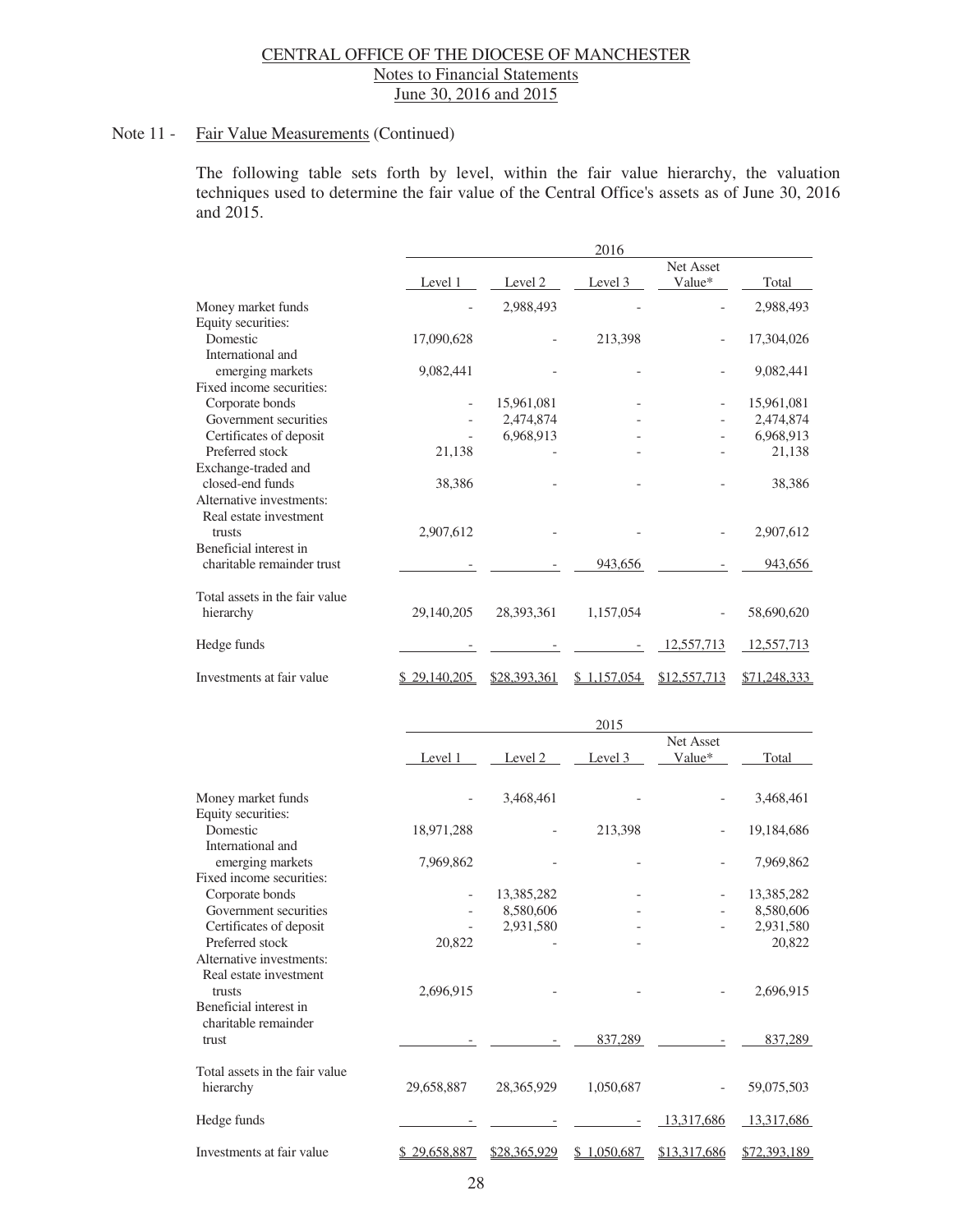# Note 11 - Fair Value Measurements (Continued)

\* In accordance with current accounting standards, certain investments that were measured at net asset value per share (or its equivalent) have not been classified in the fair value hierarchy. The fair value amounts presented in this table are intended to permit reconciliation of the fair value hierarchy to the line items presented in the statements of financial position.

The following table shows a summary of changes in the fair value of the Central Office's Level 3 assets for the years ended June 30, 2016 and 2015:

|                            |              | 2016       |                |
|----------------------------|--------------|------------|----------------|
|                            | Investment   | Charitable |                |
|                            | in Insurance | Remainder  |                |
|                            | Company      | Trust      | Total          |
| Balance, beginning         |              |            |                |
| of year                    | 213,398      | 837,289    | 1,050,687      |
| Unrealized losses          |              | (3,633)    | (3,633)        |
| Purchases                  |              | 110,000    | 110,000        |
|                            | 213,398      | 943,656    | 1,157,054<br>S |
|                            |              | 2015       |                |
|                            | Investment   | Charitable |                |
|                            | in Insurance | Remainder  |                |
|                            | Company      | Trust      | Total          |
| Balance, beginning of year | 213,398      | 867,529    | 1,080,927      |
| Unrealized losses          |              | (30,240)   | (30,240)       |
|                            | 213,398      | 837,289    | 1,050,687      |

Level 1 and 2 assets are valued using a market approach. Level 1 equity securities, fixed income securities, exchange traded and closed-end funds and alternative investments are valued based on published quotations of securities traded on active markets. Level 2 money market funds and fixed income securities are valued using quoted prices for identical or similar assets in markets that are not active.

The method of valuing the level 3 charitable remainder trust is described in Note 2. The investment in the insurance company is valued at cost, which management has determined approximates fair value.

Investments measured at net asset value (NAV) represent units owned in a hedge fund portfolio, with varying investment strategies. Valuation of the hedge funds within the portfolio are at the NAV of the underlying investments held by the individual funds. NAV is used as the practical expedient to estimate fair value. This practical expedient would not be used if it is determined to be probable that the Central Office will sell the investment for an amount different from the reported NAV. Hedge funds investing in more liquid assets are valued daily using published market prices, whereas hedge funds investing in less liquid assets are valued at least monthly using prices for identical or similar assets in markets that are not active. The redemption frequency and redemption notice period varies between the individual hedge funds within the portfolio. If the Central Office initiates a full redemption, the investment advisor requires 30 days of notice. This redemption notice period is applicable only to the Central Office.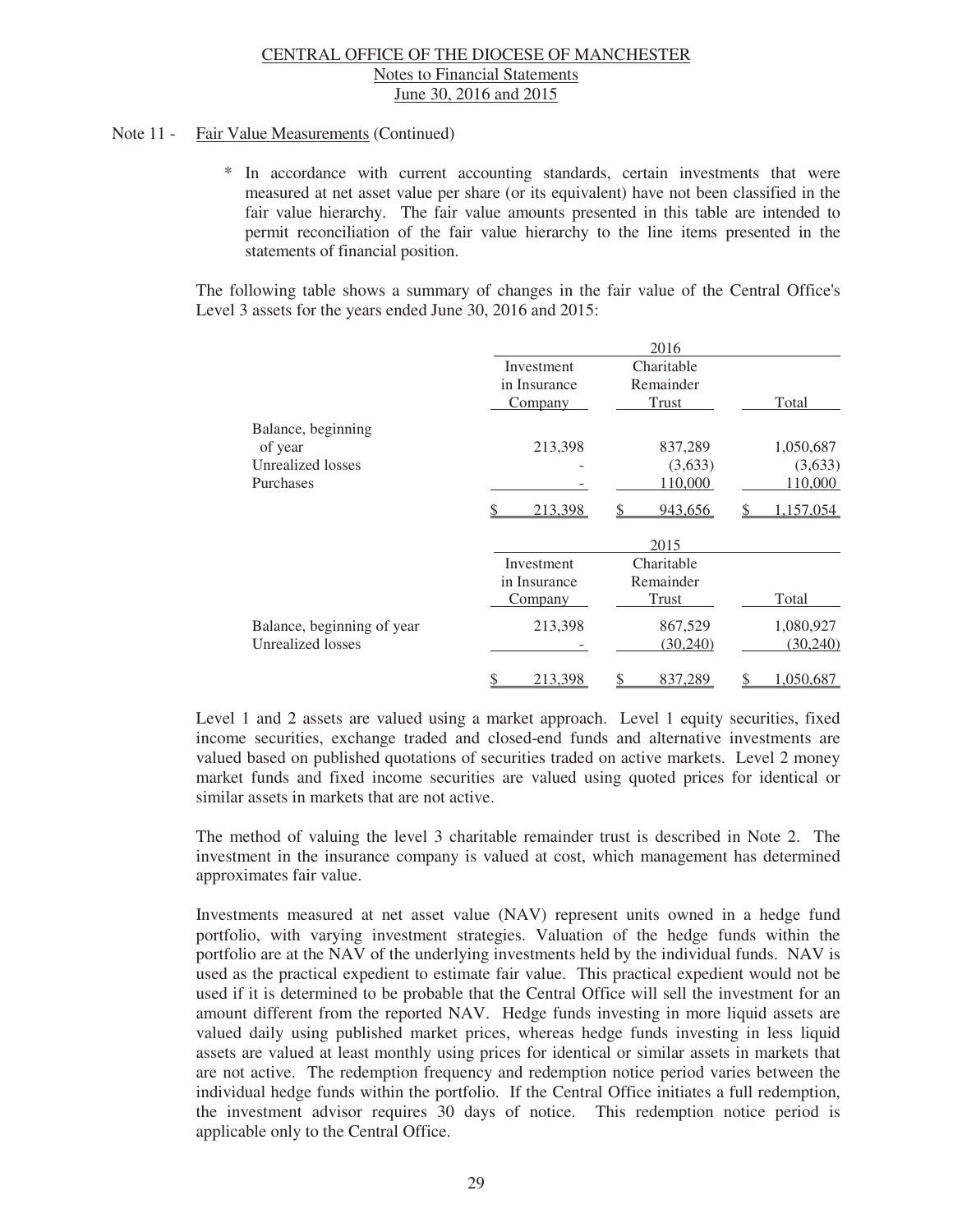#### Note 11 - Fair Value Measurements (Continued)

There were no changes in the valuation techniques during the current year. The inputs or valuation methodology used for valuing securities are not necessarily indicative of the risk associated with investing in those securities.

#### Note 12 - Donor-Designated Endowments

The Central Office follows the accounting guidance established by the Financial Accounting Standards Board for the net asset classification of donor-restricted endowment funds for a nonprofit organization that is subject to an enacted version of the Uniform Prudent Management of Institutional Funds Act of 2006 (UPMIFA). The guidance also requires certain disclosures about an organization's endowment funds (both donor-restricted endowment funds and board-designated endowment funds) whether or not the organization is subject to UPMIFA. The State of New Hampshire enacted UPMIFA effective July 1, 2008, the provisions of which apply to endowment funds existing on or established after that date. The Central Office has determined that permanently restricted net assets meet the definition of endowment funds under UPMIFA.

The Central Office's endowments consist of funds established for the benefit of the programs of the Diocese (see Note 1 (H)). As required by accounting principles generally accepted in the United States of America, net assets associated with endowment funds are classified and reported based on the existence or absence of donor-imposed restrictions.

The Central Office has interpreted the State Prudent Management of Institutional Funds Act (SPMIFA) as requiring the preservation of the fair value of the original gift as of the date of the gift of donor-restricted endowment funds, absent explicit donor stipulations to the contrary. As a result of this interpretation, the Central Office classifies as permanently restricted net assets (a) the original value of gifts donated to the permanent endowment, (b) the original value of subsequent gifts to the permanent endowment, and (c) accumulations to the permanent endowment made in accordance with the direction of the applicable donor gift instrument at the time the accumulation is added to the fund. The remaining portion of the donor-restricted endowment fund that is not classified as permanently restricted net assets is classified as temporarily restricted net assets until those amounts are appropriated for expenditure by the Central Office in a manner consistent with the standard of prudence prescribed by SPMIFA. In accordance with SPMIFA, the Central Office considers the following factors in making a determination to appropriate or accumulate donor-restricted endowment funds: (1) the duration and preservation of the various funds, (2) the purposes of the donor-restricted endowment funds, (3) general economic conditions, (4) the possible effect of inflation and deflation, (5) the expected total return from income and the appreciation of investments, (6) other resources of the Central Office, and (7) the Central Office's investment policies.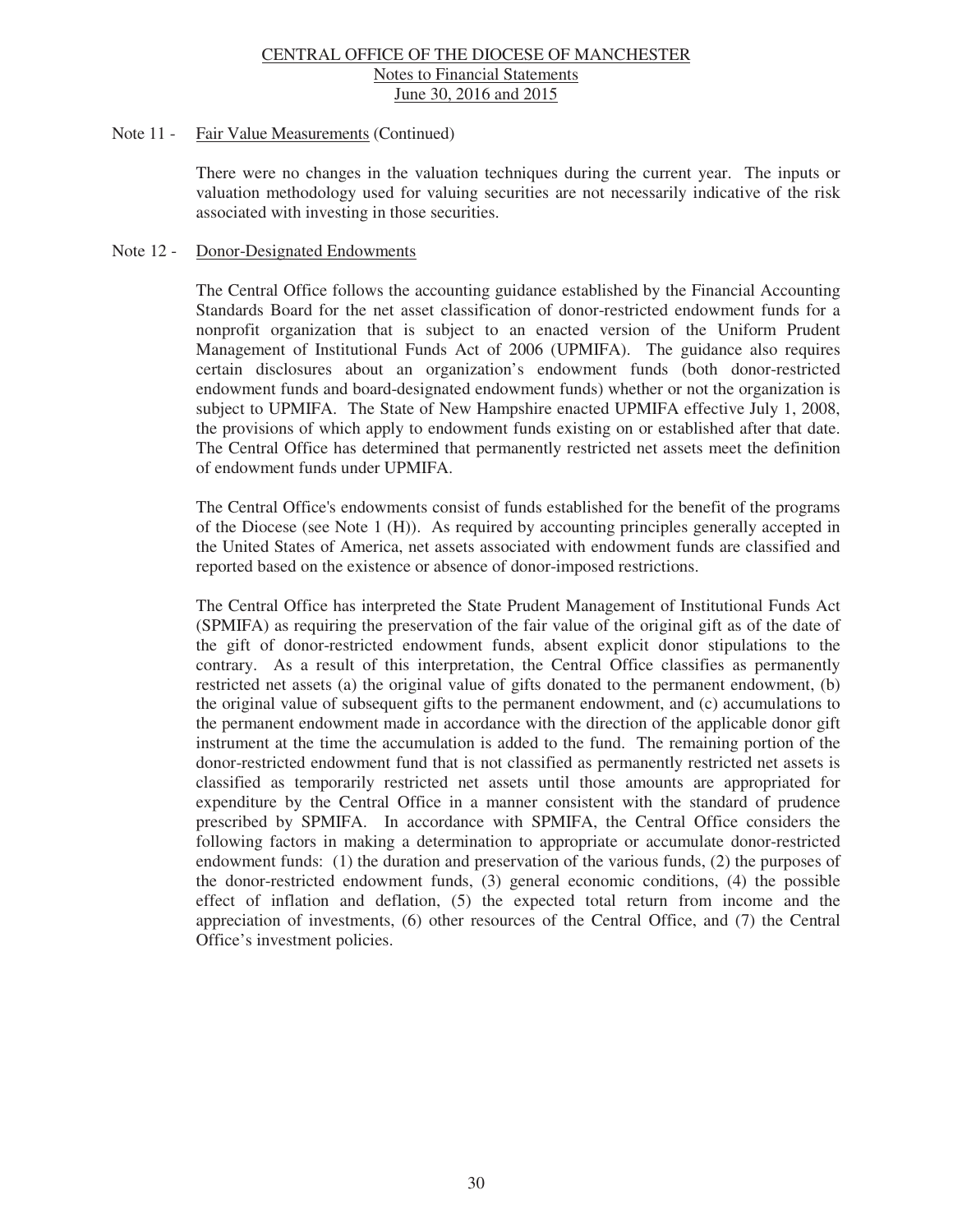# Note 12 - Donor-Designated Endowments (Continued)

Net depreciation in value

Amounts appropriated for

Endowment net assets,

Endowment net asset composition as of June 30, 2016 and 2015 and changes in endowment net assets for the years ended June 30, 2016 and 2015 are as follows:

|                                             |              | 2016        |                 |              |  |
|---------------------------------------------|--------------|-------------|-----------------|--------------|--|
|                                             |              | Temporarily | Permanently     |              |  |
|                                             | Unrestricted | Restricted  | Restricted      | Total        |  |
| Endowment net assets,                       |              |             |                 |              |  |
| beginning of year                           | (243)        | 3,909,407   | 8,035,754       | 11,944,918   |  |
| Contributions                               |              | 150         | 110,025         | 110,175      |  |
| <b>Transfers</b>                            |              | 283         | (283)           |              |  |
| Interest and dividends                      |              | 137         |                 | 137          |  |
| Net depreciation in value<br>of investments | (1,120)      | (205, 032)  | (4,528)         | (210,680)    |  |
| Amounts appropriated for<br>expenditure     |              | (491, 052)  |                 | (491, 052)   |  |
| Endowment net assets,<br>end of year        | (1,363)      | \$3,213,893 | 8,140,968<br>\$ | \$11,353,498 |  |
|                                             |              |             | 2015            |              |  |
|                                             |              | Temporarily | Permanently     |              |  |
|                                             | Unrestricted | Restricted  | Restricted      | Total        |  |
| Endowment net assets,                       |              |             |                 |              |  |
| beginning of year                           |              | 4,442,072   | 7,970,395       | 12,412,467   |  |
| Contributions                               |              | 800         | 60,504          | 61,304       |  |

Transfers - (35,000) 35,000 -

Interest and dividends 80 38,530 - 38,610

of investments (323) (15,357) (30,145) (45,825)

expenditure - (521,638) - (521,638) - (521,638)

end of year  $\frac{1}{243} \frac{1}{243} \frac{3,909,407}{15,8035,754} \frac{11,944,918}{15,8035,754}$ 

*Funds with Deficiencies*. From time to time, the fair value of assets associated with individual donor-restricted endowment funds may fall below the level that the donor or UPMIFA requires the Central Office to retain as a fund of perpetual duration. No significant deficiencies were reported in temporarily restricted or unrestricted net assets as of June 30, 2016.